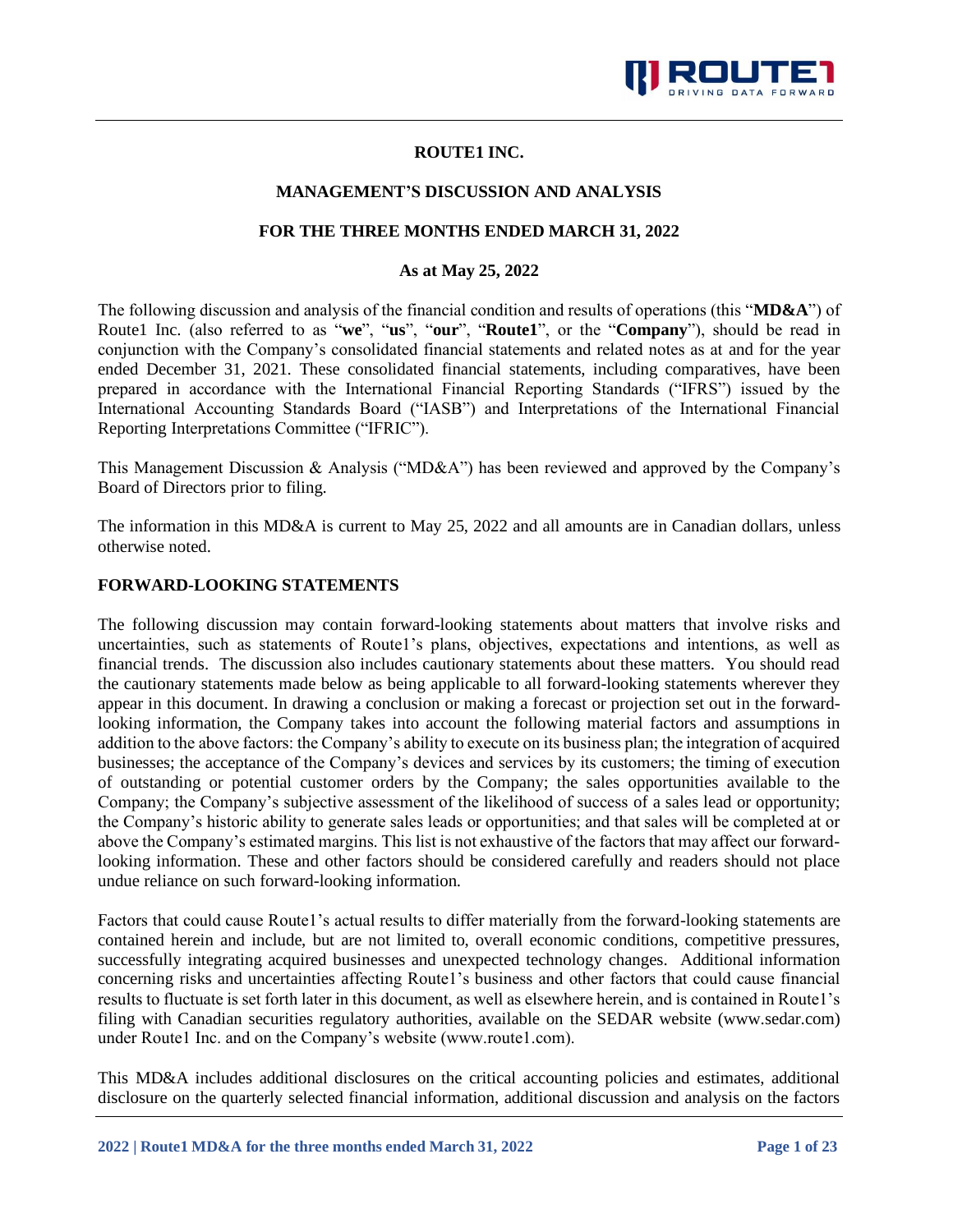

### **OVERVIEW**

Route1 is an advanced North American technology company that empowers their clients with data-centric solutions necessary to drive greater profitability, improve operational efficiency and gain sustainable competitive advantages, while always emphasizing a strong cybersecurity and information assurance posture. Route1 delivers exceptional client outcomes through real-time secure delivery of actionable intelligence to decision makers, whether it be in a manufacturing plant, in-theater or in a university parking lot.

With offices and staff in Boca Raton, FL, Scottsdale, AZ, Chattanooga, TN, Cincinnati, OH, Denver, CO, Glen Allen, VA, and Toronto, Canada, Route1 provides leading-edge solutions to public and private sector clients around the world. Route1 is listed in Canada on the TSX Venture Exchange under the symbol ROI.

### **HIGHLIGHTS**

**On March 10, 2022,** the Company provided a business update. Its growth focus will now be tied to its core services and engineering competencies:

- Will emphasize its turn-key engineering services for clients using video and sensor capture technology to deliver real-time, secure actionable intelligence.
- Amplify our customers' return on investment by driving outcomes through the application of advanced technological solutions and by leveraging our expertise in video intelligence data.
- Our continued investment in data security and user authentication technologies including our flagship software application MobiKEY and service delivery platform DEFIMNET, separate us from our turnkey engineering services competitors as we bring a unique skill set as a service to our clients.

#### **BASIS OF PREPARATION**

The interim condensed consolidated financial statements of Route1 include its wholly-owned subsidiaries, Route 1 Security Corporation, Group Mobile Int'l, LLC ("GMI"), Portable Computer Systems, Inc. ("PCS"), DataSource Mobility LLC ("DSM") and Spyrus Solutions, Inc. ("Spyrus").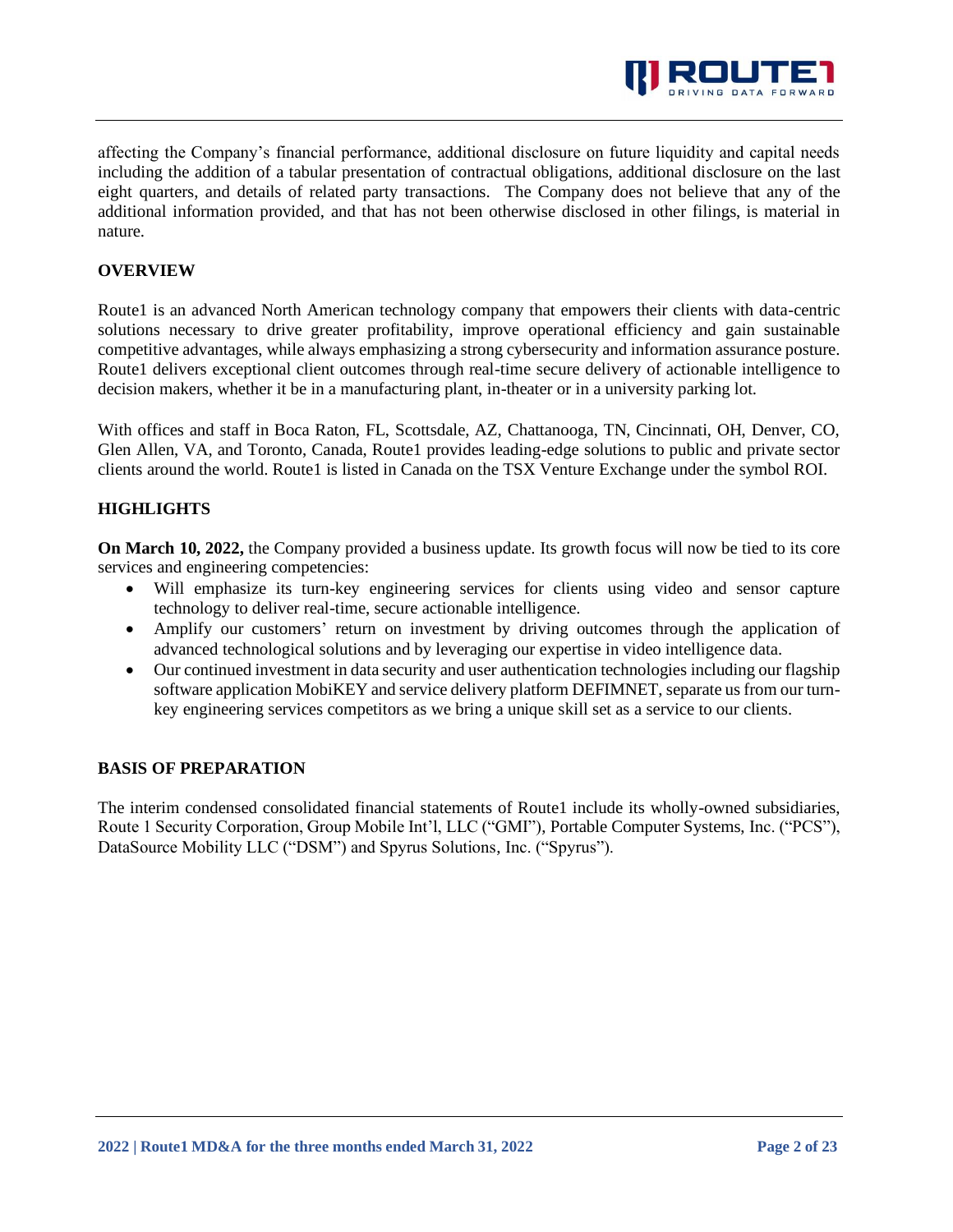### **NON-IFRS FINANCIAL MEASURE: Adjusted EBITDA**

Within this MD&A, we use the term Adjusted EBITDA (earnings before interest, income taxes, depreciation and amortization, stock-based compensation, patent litigation, restructuring and other costs). Adjusted EBITDA does not have any standardized meaning prescribed under IFRS and is therefore unlikely to be comparable to similar measures presented by other companies.

Adjusted EBITDA allows us to compare our operating performance over time on a consistent basis. We believe that certain investors and analysts use Adjusted EBITDA to measure a company's ability to service debt and to meet other payment obligations, or as a common valuation measurement in the technology industry.

The table below reconciles Adjusted EBITDA to operating profit before other income (expense) for the quarters presented.

|                                                       | <b>For the Quarters Ended</b> |        |        |        |        |  |
|-------------------------------------------------------|-------------------------------|--------|--------|--------|--------|--|
| In thousands of Canadian dollars                      | Mar 31                        | Dec 31 | Sep 30 | Jun 30 | Mar 31 |  |
|                                                       | 2022                          | 2021   | 2021   | 2021   | 2021   |  |
| Adjusted EBITDA                                       | \$446                         | \$341  | \$465  | \$760  | \$764  |  |
| Depreciation and amortization                         | (335)                         | (348)  | (310)  | (316)  | (342)  |  |
| Stock-based compensation                              | (92)                          | (89)   | (105)  | (173)  | (201)  |  |
| Operating profit (loss) before other income (expense) | \$19                          | (\$96) | \$50   | \$271  | \$221  |  |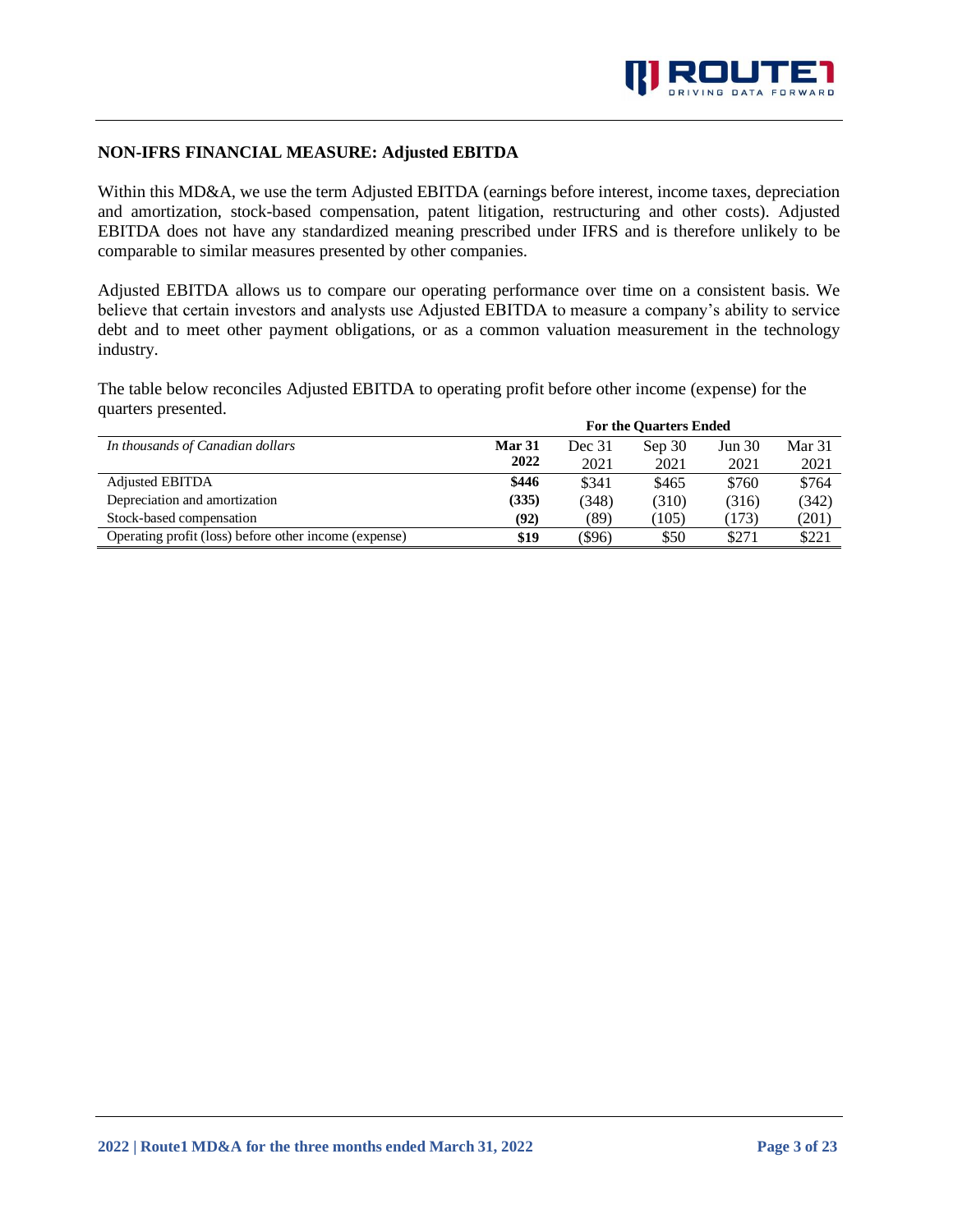### **SELECTED FINANCIAL INFORMATION**

The following table outlines selected financial information of the Company on a consolidated basis for the three months ended March 31, 2022 and 2021.

| (in thousands of Canadian dollars,<br>except per share amounts) | <b>For the Three</b><br><b>Months Ended</b> |               |
|-----------------------------------------------------------------|---------------------------------------------|---------------|
|                                                                 | Mar. 31, 2022                               | Mar. 31, 2021 |
| <b>STATEMENT OF OPERATIONS</b>                                  |                                             |               |
| <b>Revenue</b>                                                  |                                             |               |
| Subscription revenue and services                               | \$1,911                                     | \$2,758       |
| Devices and appliance                                           | 2,781                                       | 3,786         |
| Other                                                           | 3                                           | 67            |
| <b>Total revenue</b>                                            | 4,695                                       | 6,611         |
| <b>Cost of revenue</b>                                          | 2,572                                       | 3,647         |
| <b>Gross profit</b>                                             | 2,123                                       | 2,964         |
| <b>Operating expenses</b>                                       |                                             |               |
| General administration                                          | 1,299                                       | 1,471         |
| Research and development                                        | 266                                         | 204           |
| Selling and marketing                                           | 447                                         | 867           |
| <b>Total operating expenses</b>                                 | 2,012                                       | 2,542         |
| Operating profit (loss) before stock-based compensation         | 111                                         | 422           |
| Stock-based compensation                                        | 92                                          | 201           |
| Operating profit (loss) after stock-based compensation          | 19                                          | 221           |
| Other income (expense)                                          |                                             |               |
| Interest expense                                                | (52)                                        | (46)          |
| Foreign exchange gain (loss)                                    | (13)                                        | (1)           |
| Gain (loss) on asset disposal                                   | 22                                          | (3)           |
| Acquisition expense                                             |                                             | (38)          |
| Other expenses                                                  | (7)                                         |               |
| Total other income (expense)                                    | (49)                                        | (88)          |
| Income (loss) before income taxes                               | (30)                                        | 133           |
| <b>Income tax recovery</b>                                      | 31                                          | 5             |
| Net income for the period                                       | 1                                           | 138           |
| Other comprehensive income (loss)                               |                                             |               |
| Foreign currency translation                                    | (47)                                        | (34)          |
| Comprehensive income (loss)                                     | $(\$46)$                                    | \$104         |
| Basic and diluted earnings per share                            | \$0.00                                      | \$0.00        |
| Weighted average number of common shares outstanding            | 39,709,463                                  | 38,754,504    |
| Diluted average number of shares outstanding                    | 39,709,463                                  | 39,111,446    |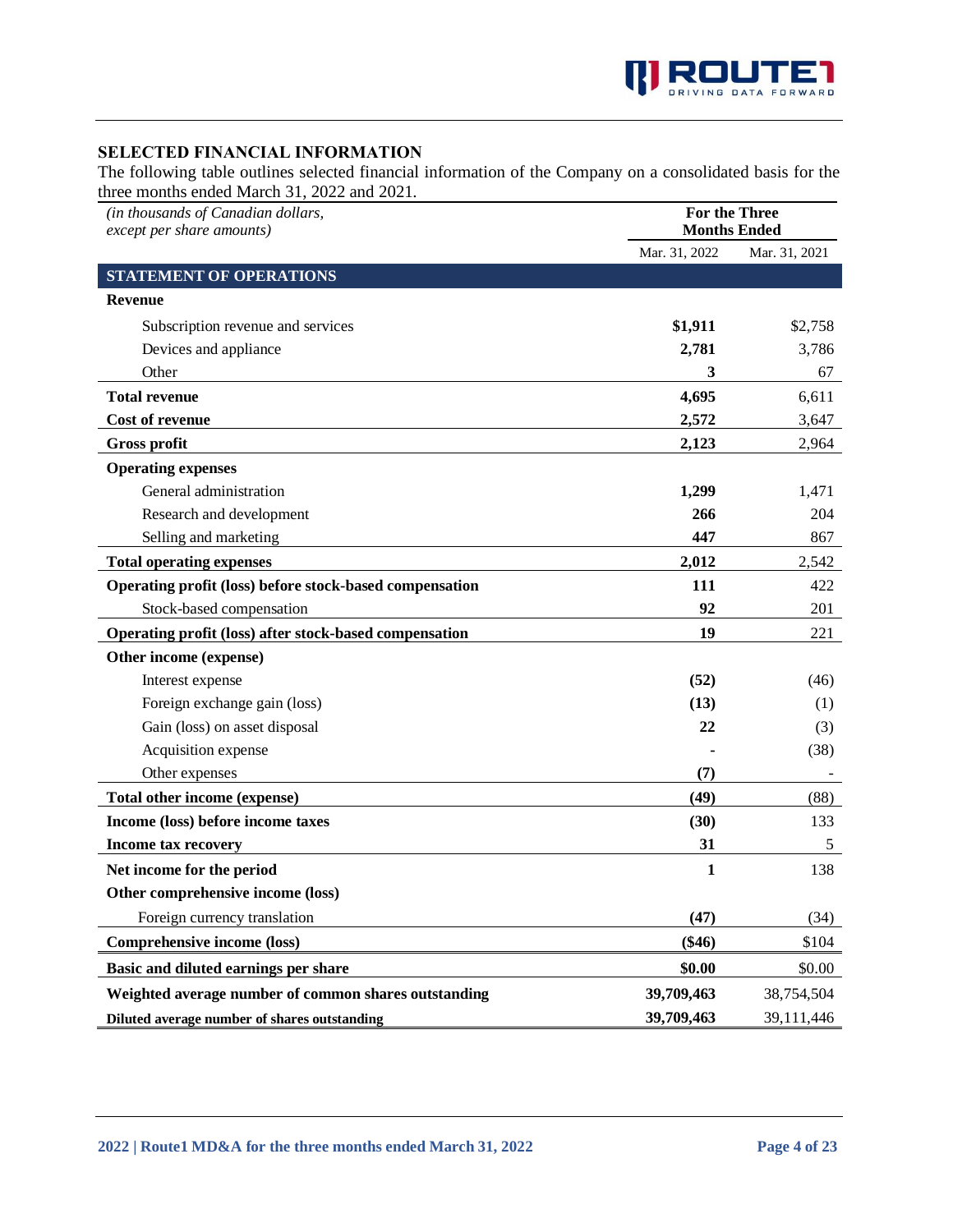

| (in thousands of Canadian dollars, except per<br>share amounts) | <b>For the Three Months</b><br><b>Ended</b> |               |
|-----------------------------------------------------------------|---------------------------------------------|---------------|
|                                                                 | Mar. 31, 2022                               | Mar. 31, 2021 |
| <b>CASH FLOW INFORMATION</b>                                    |                                             |               |
| Operating activities                                            | \$744                                       | \$1,266       |
| Investing activities                                            | 8                                           | (1,699)       |
| Financing activities                                            | (311)                                       | (211)         |
| Net cash inflow (outflow)                                       | 441                                         | (644)         |
| Consolidation currency adjustment                               | (23)                                        | 20            |
| Cash, beginning of period                                       | 63                                          | 1,137         |
| Cash, end of period                                             | \$481                                       | \$513         |
| Working capital                                                 | $(\$4,528)$                                 | $(\$4,530)$   |
| Total assets                                                    | \$12,574                                    | \$14,386      |
| Shareholders' equity                                            | \$2,774                                     | \$2,443       |

# **COMPARISON FOR THE THREE MONTHS ENDED MARCH 31, 2022 AND 2021**

### **Revenue**

Revenue for the three months ended March 31, 2022 was \$4,695,468, representing a decrease of \$1,915,806 from \$6,611,274 for the same period in 2021. The comparison, discussed by segment, is as follows:

### *Subscription Revenue and Services*

Revenue from the subscription revenue and services segment includes: (a) application software subscription based revenue (MobiKEY, ActionPLAN, *Powered by MobiNET,* DerivID and MobiENCRYPT); (b) DEFIMNET platform and other appliance licensing or yearly maintenance; (c) technology as a service ("TaaS") under term contracts; and (d) other services.

For the three months ended March 31, 2022, revenue from the subscription revenue and services segment was \$1,911,292, representing a decrease of \$846,248, from \$2,757,540, for the same period in 2021. The decrease was the result of a shift in focus and demand for our subscription and services.

Subscription revenue and services, as a percentage of total revenue, represented 40.7% for the current period compared to 41.7% for the prior year period.

| Subscription revenue and services by              | <b>Mar 31</b>  | Dec 31 | Sept 30 | June $30$ | Mar 31 |
|---------------------------------------------------|----------------|--------|---------|-----------|--------|
| <b>quarter</b> (in thousands of Canadian dollars) | 2022           | 2021   | 2021    | 2021      | 2021   |
| Application software                              | 1.483          | 1.504  | 1.628   | 1.724     | 1,977  |
| Technology as a service (TaaS)                    | $\blacksquare$ | 50     | 150     | 435       | 293    |
| Other services                                    | 428            | 423    | 519     | 512       | 488    |
| <b>Total</b>                                      | 1.911          | 1.977  | 2.297   | 2.671     | 2.758  |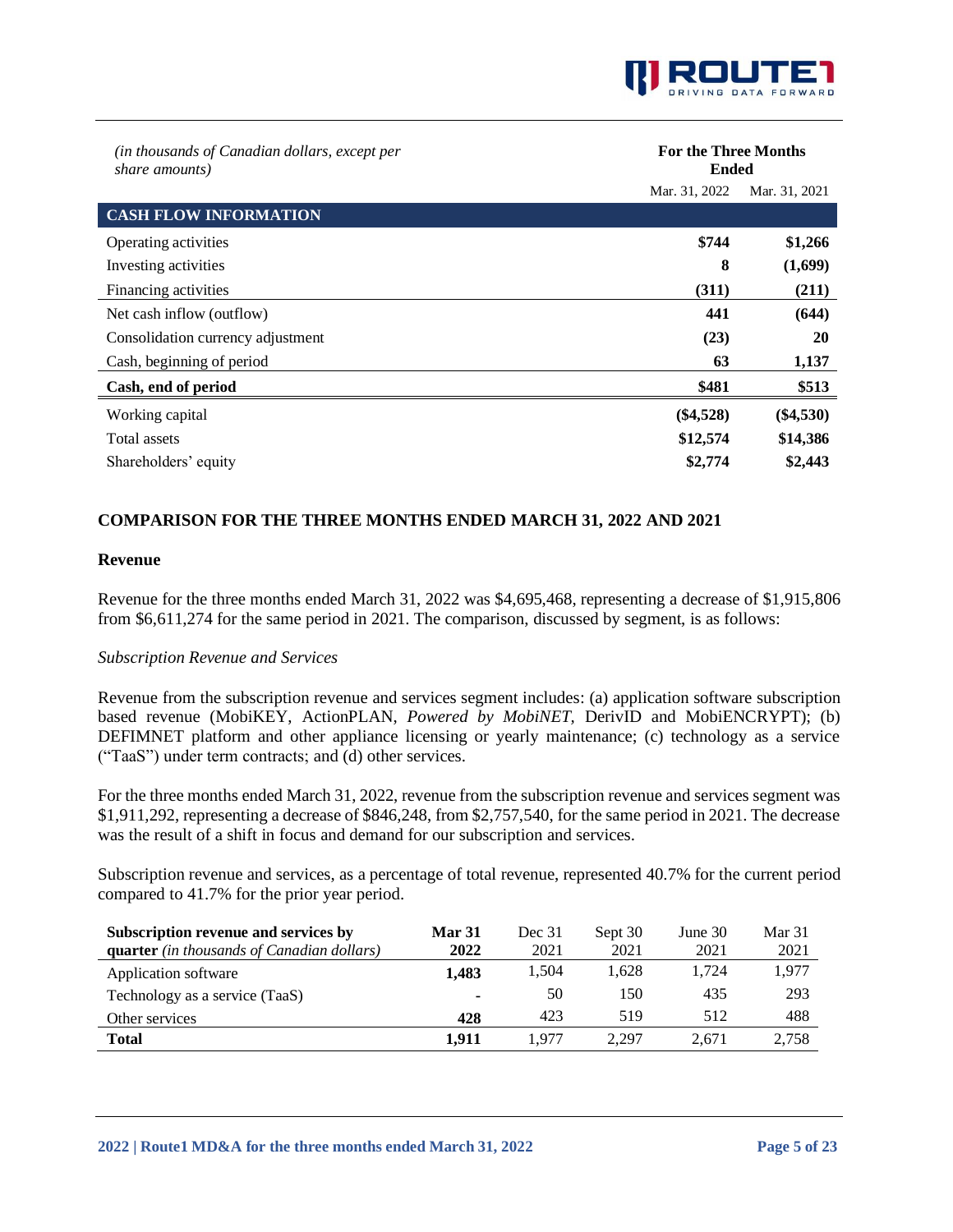

### *Devices and Appliances*

Revenue from MobiKEY devices (the MC3 device, the MobiKEY Fusion device and the MobiKEY Fusion3 device) and appliances (the DEFIMNET platform and the MobiNET Aggregation Gateway), ruggedized computing devices and accessories, license plate recognition equipment and accessories, and encrypted drives and micro sd cards for the three months ended March 31, 2022 was \$2,781,237, representing a decrease of \$1,005,155 from \$3,786,392 for the same period in 2021. The decrease is reflective of the variability and the transactional nature of device revenue.

Devices and appliance revenue as a percentage of total revenue represents 59.2% of total revenue for the current period compared to 57.3% for the prior year period.

### *Other revenue*

Other revenue for the three months ended March 31, 2022 was \$2,939, representing a decrease of \$64,402 compared to \$67,341 for the same period in 2021. The decrease is attributable to recognition in Q1 2021 of customer deposits in accordance with our revenue recognition polices.

#### **Gross Profit**

Gross profit is revenue minus the cost of revenue. The cost of revenue includes the cost of our devices and appliances sold to clients, the cost to operate and maintain the Route1 MobiNET platform as well as the cost of shipping and packaging.

The cost of revenue for the three months ended March 31, 2022 was \$2,572,331, representing a decrease of \$1,075,113 from \$3,647,445 for the same period in 2021. The decrease in cost of revenue is a result of a change in our sales mix due to a shift in focus to higher margin services.

Gross profit for the three months ended March 31, 2022 was \$2,123,137 or 45.2% of gross revenue, representing a decrease of \$840,692 from a gross profit of \$2,963,829 or 44.8% of gross revenue for the same period in 2021.

### **Expenses**

Operating expenses consist of general administration, research and development, and selling and marketing. Operating expenses for the three months ended March 31, 2022 were \$2,011,854, representing a decrease of \$529,889 from \$2,541,743, for the same period in 2021.

### *General administration*

General administration expenses consist primarily of salaries and benefits for administrative staff, professional fees, rent, telephone, computer related expenses, directors' fees, insurance, public company and regulatory costs, depreciation and amortization and other indirect costs.

General administration expenses for the three months ended March 31, 2022 were \$1,298,860, representing a decrease of \$172,127 from \$1,470,987 for the same period in 2021. The majority of the change can be summarized as follows:

- Bonuses decreased by approximately \$76,000 as no bonuses were paid in Q1 2022.
- Director fees increased by approximately \$11,000.
- Professional fees decreased by approximately \$14,000, primarily due to decreased recruitment costs.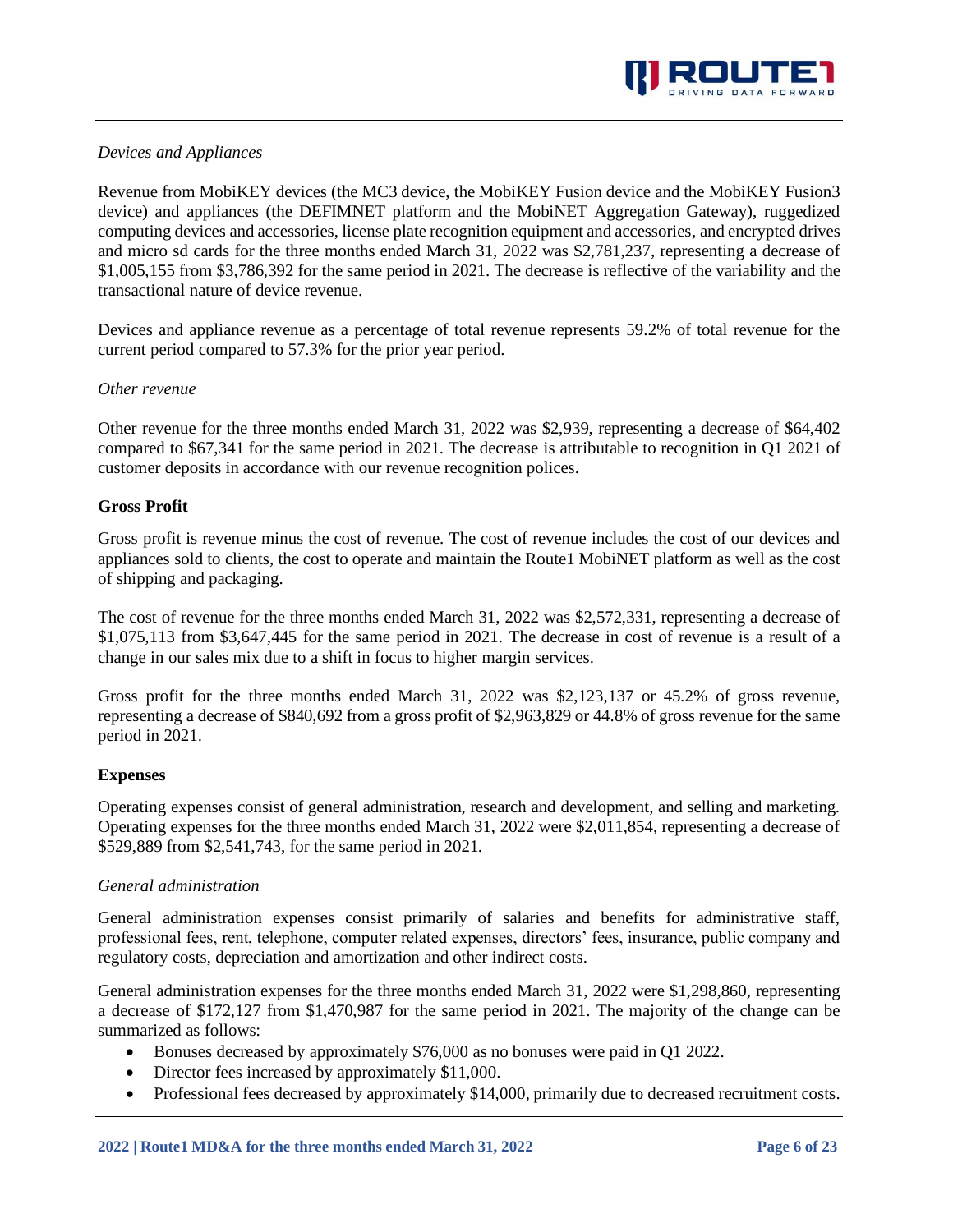

- Accounting expense increased by approximately \$13,000 as a result of increased audit fee accruals.
- Amortization expense decreased by approximately \$6,000, with increased amortization of intangible assets acquired in 2021 offset by decreased amortization of property leases.
- Legal costs decreased by approximately \$21,000 as the comparative quarter in 2021 included payments made as part of a settlement with a former employee.
- Insurance expenses increased by approximately \$6,000 as a result of a general increase in the Company's insurance rates.
- Other expenses decreased by approximately \$93,000 due to lower telecommunications cost and the recovery of certain accounts payable.
- Rent expenses increased by approximately \$7,000 as two leases ended in Toronto and Burlington and final payments were expensed.

### *Research and development*

Research and development expenses consist of salaries and benefits for the research and development department, and other professional fees associated with development work.

Research and development expenses for the three months ended March 31, 2022 were \$266,299, representing an increase of \$62,393 from \$203,906 for the same period in 2021. The majority of the change can be summarized as follows:

- Salary costs increased by approximately \$72,000 due to increased head count following the acquisition of Spyrus.
- Training costs decreased by approximately \$10,000 as LPR employee training was conducted in the first quarter of 2021.

### *Selling and marketing*

Selling and marketing expenses consist primarily of salaries and commissions, agent fees, marketing and trade shows, and travel and entertainment.

Selling and marketing expenses for the three months ended March 31, 2022 were \$446,695, representing a decrease of \$420,155 from \$866,850 for the same period in 2021. The majority of the change can be summarized as follows:

- Decreased salary expenses of approximately \$258,000 as a result of decreased headcount.
- Decreased commissions costs of approximately \$94,000 as a result of decreased revenues and a change in the MobiKEY commission plan.
- Decreased travel and tradeshow expenses of approximately \$48,000 due to decreased travel as a result of COVID-19.
- Decreased other expenses of approximately \$21,000, primarily as a result of the payment of a customs charge in the first quarter of 2021 on behalf of a major customer.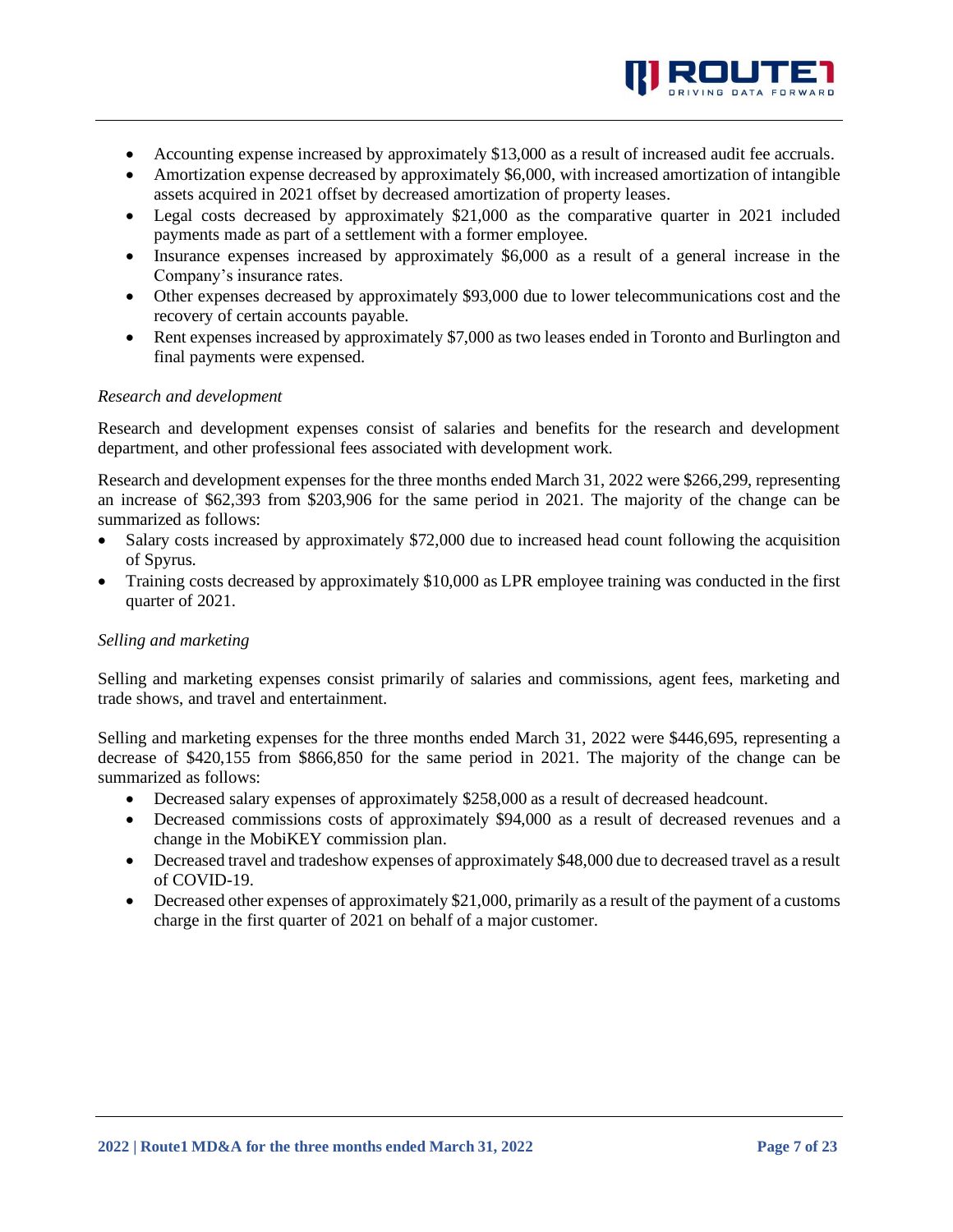

### **Other Items**

#### *Stock-based compensation*

Stock-based compensation was \$91,998 for the three months ended March 31, 2022, a decrease of \$108,786 from \$200,784 for the same period in 2021. The contributing factor to the decreased expense was the lower number of options granted in 2022 compared to 2021, resulting in a lower number of options vesting during the three months ended March 31, 2022 as compared to the same period in 2021.

### *Foreign exchange (loss) gain*

Foreign exchange gains or losses are primarily attributable to fluctuations in the Canadian/U.S. dollar exchange rates. The loss attributable to foreign exchange translation on balance sheet items such as accounts receivable, accounts payable and bank accounts denominated in foreign currencies was \$12,993 for the three months ended March 31, 2022, an increase of \$11,968 from a loss of \$1,024 for the same period in 2021. There was low volatility of the Canadian dollar against the U.S. dollar during the first quarter of 2022, from a high of \$1.2470 to a low of 1.2867, while there was also low volatility during the first quarter of 2021, with a high of 1.2506 to a low of \$1.2828.

From time to time, the Company may enter into U.S. dollar forward contracts to mitigate possible foreign exchange risk. The timing and amount of foreign exchange contracts are estimated based on existing or anticipated sales, current conditions in the Company's markets, the estimated timing of payments denominated in Canadian dollars and the Company's past experience. The Company's policy is not to utilize financial instruments for trading or speculative purposes. There were no such forward contracts outstanding as of March 31, 2022.

### **Comprehensive Income (Loss) After Taxes**

Comprehensive loss for the three months ended March 31, 2022 was \$45,789, representing a decrease of \$149,629 from a comprehensive income of \$103,840 for the same period in 2021.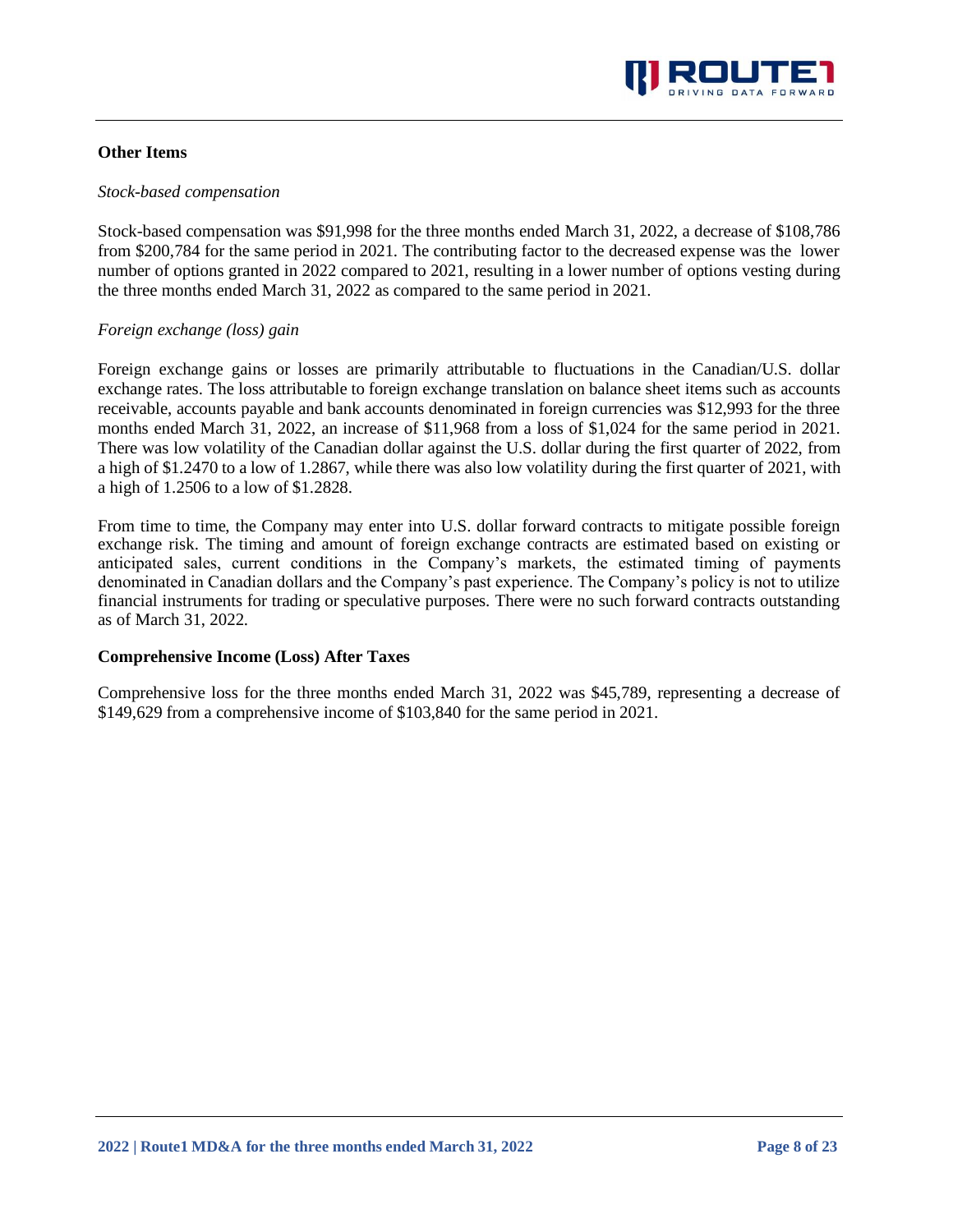# **SUMMARY OF QUARTERLY RESULTS**

The following table sets out selected unaudited financial information of the Company on a consolidated basis for the last eight quarters. The information has been derived from the Company's quarterly unaudited interim condensed consolidated financial statements that, in management's opinion, have been prepared on a basis consistent with the consolidated annual financial statements and are reviewed and approved by the Company's Board of Directors. The Company's quarterly operating results have varied substantially in the past and may vary substantially in the future. Accordingly, the information below is not necessarily indicative of results for any future quarter.

| As at and for the three month periods ended                                      |              |                                                           |                |                |                |                          |                |          |
|----------------------------------------------------------------------------------|--------------|-----------------------------------------------------------|----------------|----------------|----------------|--------------------------|----------------|----------|
|                                                                                  |              | (in thousands of Canadian dollars, except per share data) |                |                |                |                          |                |          |
|                                                                                  | $Mar-31$     | $Dec-31$                                                  | $Sep-30$       | $Jun-30$       | $Mar-31$       | $Dec-31$                 | $Sep-30$       | $Jun-30$ |
|                                                                                  | 2022         | 2021                                                      | 2021           | 2021           | 2021           | 2020                     | 2020           | 2020     |
| <b>STATEMENT OF OPERATIONS</b>                                                   |              |                                                           |                |                |                |                          |                |          |
| Revenue                                                                          |              |                                                           |                |                |                |                          |                |          |
| Subscription revenue and services                                                | \$1,911      | \$1,977                                                   | \$2,297        | \$2,671        | \$2,758        | \$2,528                  | \$2,599        | \$2,489  |
| Devices and appliances                                                           | 2,781        | 5,022                                                     | 4,960          | 3,663          | 3,786          | 4,637                    | 6,523          | 4,477    |
| Other                                                                            | 3            | 36                                                        | 31             | $\overline{4}$ | 67             | 62                       | 25             | 3        |
| Total revenue                                                                    | 4,695        | 7,035                                                     | 7,288          | 6,338          | \$6,611        | 7,227                    | 9,147          | 6,969    |
| Cost of revenue                                                                  | 2,572        | 4,660                                                     | 4,696          | 3,443          | 3,647          | 4,315                    | 6,134          | 4,188    |
| Gross margin                                                                     | 2,123        | 2,375                                                     | 2,592          | 2,895          | 2,964          | 2,912                    | 3,013          | 2,781    |
| Operating expenses                                                               |              |                                                           |                |                |                |                          |                |          |
| General administration                                                           | 1,299        | 1,492                                                     | 1,518          | 1,453          | 1,471          | 1,389                    | 1,456          | 1,481    |
| Research and development                                                         | 266          | 253                                                       | 248            | 201            | 204            | 200                      | 189            | 204      |
| Selling and marketing                                                            | 447          | 637                                                       | 671            | 797            | 867            | 880                      | 917            | 885      |
| Total operating expenses                                                         | 2,012        | 2,382                                                     | 2,437          | 2,451          | 2,542          | 2,469                    | 2,562          | 2,570    |
| Operating profit (loss) before stock-based<br>compensation and patent litigation | 111          | (7)                                                       | 155            | 444            | 422            | 443                      | 451            | 211      |
| Patent litigation                                                                |              |                                                           |                |                | $\overline{a}$ | (1,058)                  | (381)          | (67)     |
| Stock-based compensation                                                         | 92           | (89)                                                      | (105)          | (173)          | (201)          | (171)                    | (76)           | (141)    |
| Operating profit (loss) after stock-based<br>compensation and patent litigation  | 19           | (96)                                                      | 50             | 271            | 221            | (786)                    | (6)            | 3        |
| Acquisition expenses                                                             |              | $\overline{\phantom{a}}$                                  | (39)           | (1)            | (38)           | $\overline{\phantom{a}}$ | 2              | (16)     |
| Foreign exchange translation                                                     | (13)         | (83)                                                      | 64             | (11)           | (1)            | (37)                     | (43)           | (33)     |
| Interest expense                                                                 | (52)         | (55)                                                      | (131)          | (45)           | (46)           | (52)                     | (30)           | (35)     |
| Asset disposal gain (loss)                                                       | 22           | ÷,                                                        | (11)           | $\overline{a}$ |                | L,                       | 218            |          |
| Gain on litigation settlement                                                    |              | 18                                                        |                | $\overline{a}$ | (3)            | L,                       | $\overline{a}$ |          |
| Other expenses                                                                   | (7)          | (96)                                                      | $\overline{a}$ | 244            | L.             | (36)                     | (620)          |          |
| Total income (loss) for the period before income<br>tax expense                  | (31)         | (312)                                                     | (67)           | 458            | 133            | (967)                    | (479)          | (81)     |
| Income tax (expense) recovery                                                    | 30           | (3)                                                       | 6              | 3              | 5              | 31                       | (49)           | 21       |
| Total income (loss) for the period after income<br>tax expense                   | $\mathbf{1}$ | (315)                                                     | (61)           | 461            | 138            | (936)                    | (528)          | (60)     |
| Other comprehensive income                                                       |              |                                                           |                |                |                |                          |                |          |
| Foreign currency translation                                                     | (47)         | (29)                                                      | 118            | (55)           | (34)           | (70)                     | (41)           | (58)     |
| Comprehensive income (loss)                                                      | (\$46)       | $($ \$344 $)$                                             | \$57           | \$406          | \$104          | (\$1,006)                | ( \$569)       | ( \$118) |
| Earnings (loss) per share                                                        | \$0.00       | $(\$0.01)$                                                | \$0.00         | \$0.01         | \$0.00         | (\$0.03)                 | $(\$0.01)$     | (\$0.00) |
| <b>Adjusted EBITDA</b>                                                           | \$446        | \$341                                                     | \$465          | \$760          | \$764          | \$768                    | \$789          | \$556    |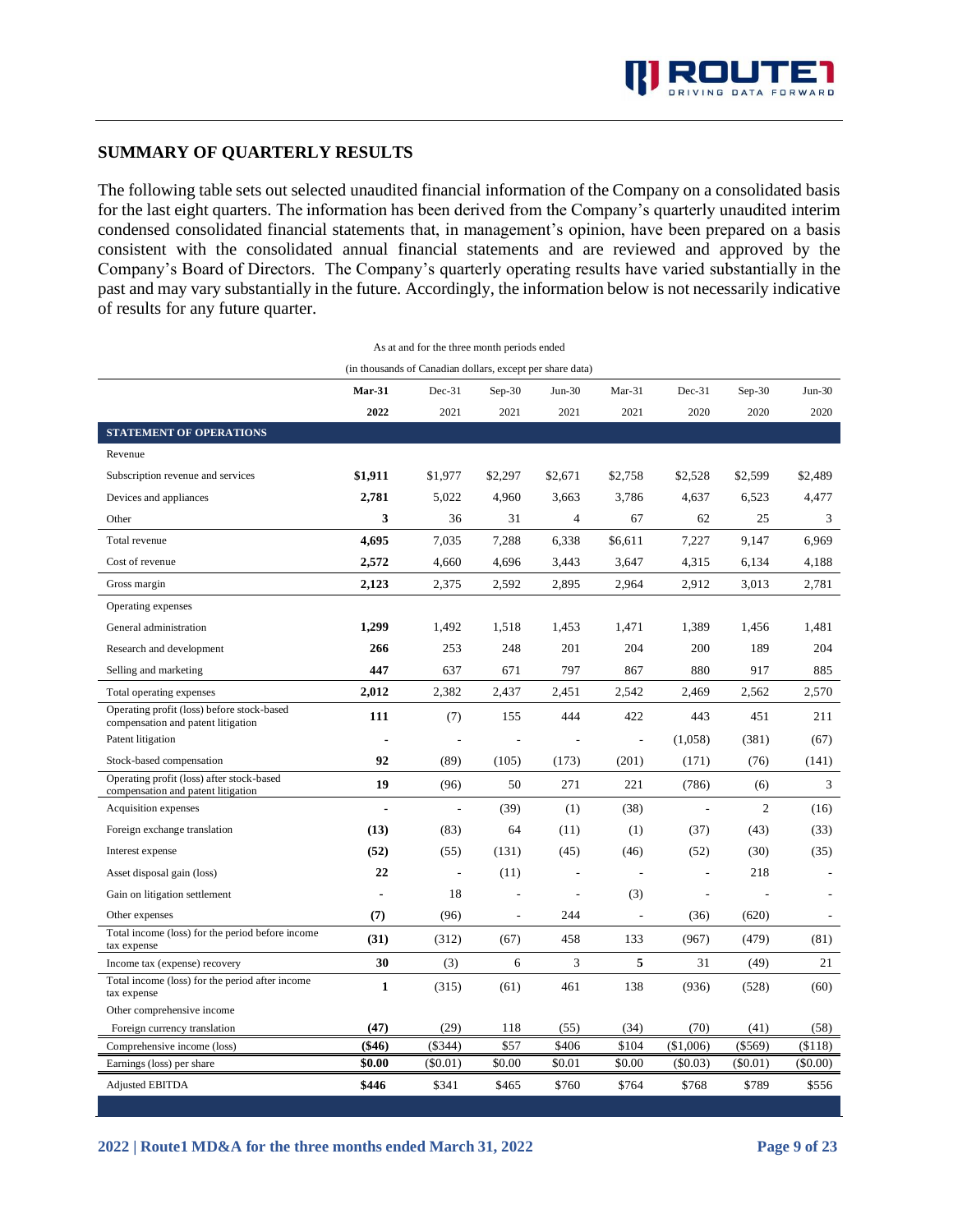| <b>CASH FLOW INFORMATION</b>      |             |            |             |            |             |             |             |             |
|-----------------------------------|-------------|------------|-------------|------------|-------------|-------------|-------------|-------------|
| Operating activities              | \$744       | $($ \$530) | \$435       | (\$125)    | \$1,266     | $(\$3,515)$ | \$1,523     | \$1,773     |
| Investing activities              | 8           | (83)       | (308)       | (110)      | (1,699)     | 906         | (489)       | (240)       |
| Financing activities              | (310)       | (92)       | 451         | (142)      | (211)       | 1,601       | 1,092       | (1, 543)    |
| Net cash inflow (outflow)         | 442         | (1,008)    | 2,126       | (377)      | (644)       | (1,008)     | 2,126       | (10)        |
| Consolidation currency adjustment | (23)        | (81)       | (7)         | 30         | 20          | (81)        | (7)         |             |
| Cash, beginning of period         | \$62        | 2,226      | 107         | \$513      | \$1,137     | 2,226       | 107         | 116         |
| Cash, end of period               | \$481       | \$1,137    | \$2,226     | \$166      | \$513       | \$1,137     | \$2,226     | \$107       |
| <b>BALANCE SHEET INFORMATION</b>  |             |            |             |            |             |             |             |             |
| Working capital                   | $(\$4,528)$ | ( \$4,837) | $(\$3,999)$ | ( \$4,086) | $(\$4,530)$ | $(\$3,371)$ | $(\$4,549)$ | $(\$3,454)$ |
| Total assets                      | \$12,574    | \$15,097   | \$15,749    | \$12,283   | \$11,501    | \$14,176    | \$15,749    | \$12,283    |
| Shareholders' equity              | \$2,774     | \$2,728    | \$2,982     | \$2,906    | \$2,442     | \$2,141     | \$37        | \$778       |

The Company's revenue and financial results are difficult to forecast and have historically fluctuated on a quarterly basis. It is expected that quarterly revenue and financial results will become more stable than previously; however, revenues may continue to fluctuate as the Company grows its revenues and customer base. Fluctuations in results are related to the growth of the Company's revenue, the timing of revenue being recognized and sales to customers, who may place large single orders in any one quarter, the timing of staffing and infrastructure additions to support growth and future acquisitions.

# **LIQUIDITY AND CAPITAL RESOURCES**

Management continually assesses liquidity in terms of the ability to generate sufficient cash flow to fund the business. Net cash flow is affected by the following items: (i) operating activities, including fluctuations in the levels of accounts receivable, inventory, prepaid expenses, accounts payable and contract liability; (ii) investing activities including the purchase of capital assets; and (iii) financing activities including the issuance of and/or repurchase of capital stock.

### *Cash generated in operating activities*

The net cash generated from operating activities for the three months ended March 31, 2022 was \$744,109 compared to \$1,265,919 in the same period in 2021, representing a decrease of \$521,810. Non-cash working capital generated was \$352,605 for the three months ended March 31, 2022 compared to \$565,498 a year earlier, representing a decrease in cash generated of \$212,893. Net cash generated by the day–to-day operations for the three months ended March 31, 2022 was \$391,504 compared to \$700,421 in 2021, representing a decrease of \$308,917. The decrease in net cash generated by operating activities for the three months ended March 31, 2022, is due to decreased net income and decreased accounts payable offset by increased accounts receivable.

### *Cash used in investing activities*

Cash generated by investing activities for the three months ended March 31, 2022 was \$8,130 compared to cash used of \$1,699,937 in the same period in 2021, representing an increase in cash generated of \$1,708,067. The increase in cash generated is primarily driven by the acquisition of DataSource Mobility, LLC on March 29, 2021. No acquisition was completed in the quarter ended March 31, 2022.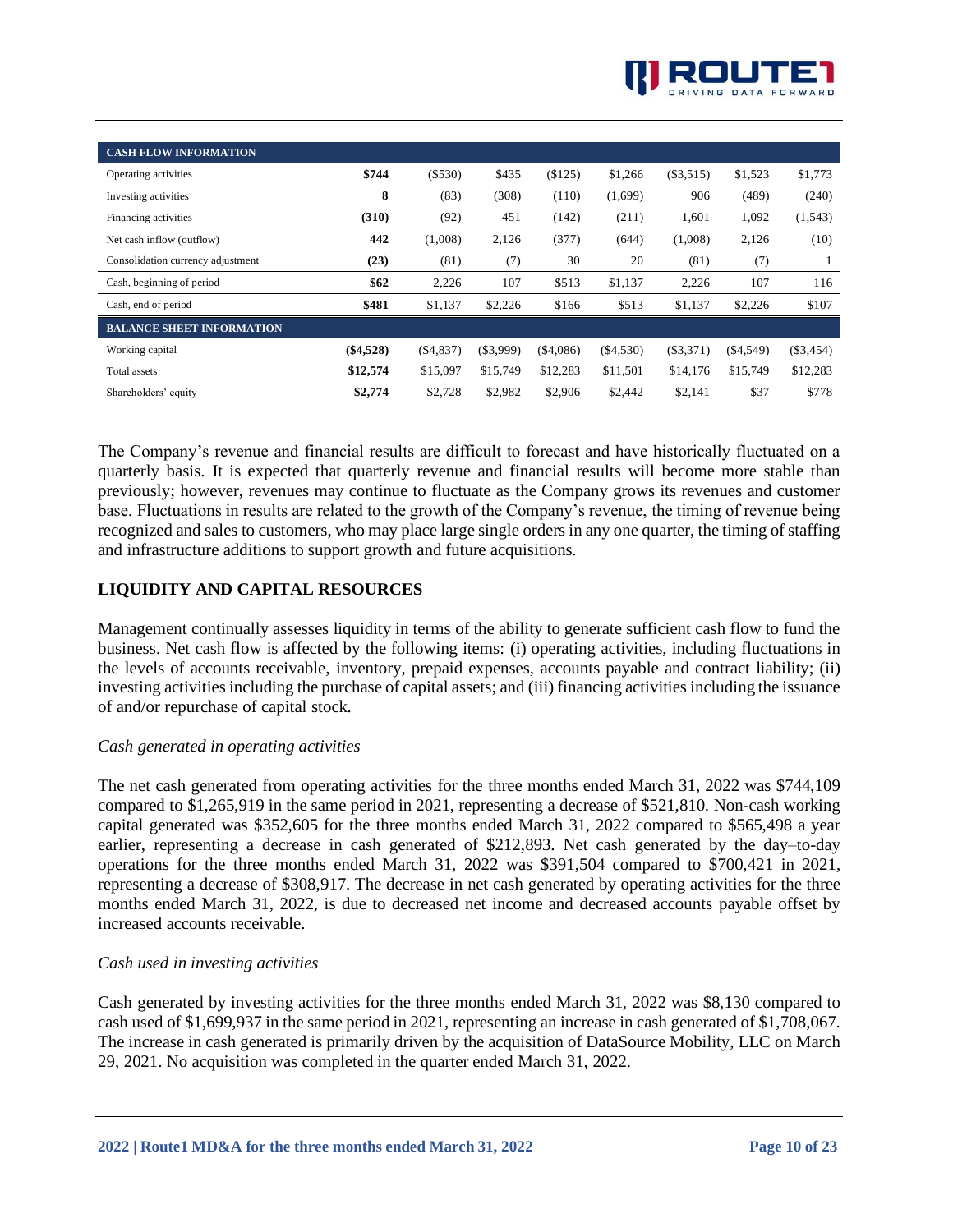

### *Cash used in financing activities*

Cash used by financing activities was \$310,550 for the three months ended March 31, 2022 compared to cash used of \$210,635 for the same period in 2021, an increase of \$99,915. The increase was primarily as a result of increased repayment of notes payable and repayment of bank indebtedness.

The Company's current business plan projects further revenue growth in 2022 and beyond. The Company believes that its current success in securing sales to the U.S. government through various resellers will lead to growth within the U.S. government and future opportunities with other governments including state and local agencies. The Company believes that sales from software applications will continue in 2022 and beyond as a result of the continued need for highly secure remote access. The Company expects to increase revenue in the license plate recognition aspect of its business including the resale of hardware and software as well as the installation and support of installed systems. The Company continues to be an active value added reseller of ruggedized computing equipment and accessories as well as the sale of encrypted drives and other secure products

The Company's need for capital includes items such as computer hardware and software, expenditures to support sales, marketing and general administration activities and working capital. The Company has financed its cash and/or capital requirements through operating cash flow, bank and other indebtedness and the issuance of equity.

The Company's credit facility in Canada consists of a revolving demand facility of \$1,025,000 and a \$150,000 credit card facility. The operating facility carries an interest rate equal to the lender's prime rate of interest plus 1.5%. At March 31, 2022, the interest rate was 4.2%. The credit facility is secured by the assets of Route1 and guaranteed by a subsidiary of the Company.

The Company's wholly owned subsidiary, PCS, has an asset-based revolving credit facility in the amount of US \$1,500,000. The facility carries an interest rate of 50 basis points over the prime rate published daily in the Wall Street Journal. At March 31, 2022, the interest rate was 4%. The availability under the facility is based on a percentage of the aggregate of certain accounts receivable and inventory. The facility is secured by the assets of PCS and is guaranteed by the Company and a wholly owned subsidiary of the Company.

On September 16, 2020, Route1 entered into a promissory note agreement with a private lender in the amount of \$650,000. The note bears interest at 10% per annum and any amounts drawn must remain outstanding for a minimum of six months from the date of the agreement and thereafter may be repaid without premium, penalty or bonus. The original note maturity of September 30, 2021 was extended to October 31, 2022 and can be further extended by mutual agreement. The promissory note is secured by a pledge of the shares of the Company's wholly owned subsidiary, Route 1 Security Corporation, and a general security agreement over all current and hereafter acquired personal property of the Company. The promissory note is subordinated to the Company's existing bank credit facilities in both Canada and the United States. At December 31, 2021, the balance drawn on the promissory note was \$632,372 (December 31, 2020 - \$357,372). The note was entered into in order to provide part of the collateral for the bond posted in connection with the Company's previous litigation in the United States and for working capital purposes.

In the normal course of business operations of GMI, PCS, the Company may be required to guarantee certain trade payables to the value-added distributors from which GMI and PCS purchase product to sell to their customers. Such guarantees would be enforced only if GMI or PCS could not pay the distributor for goods acquired from such distributor and the amounts under such guarantees would vary from time to time based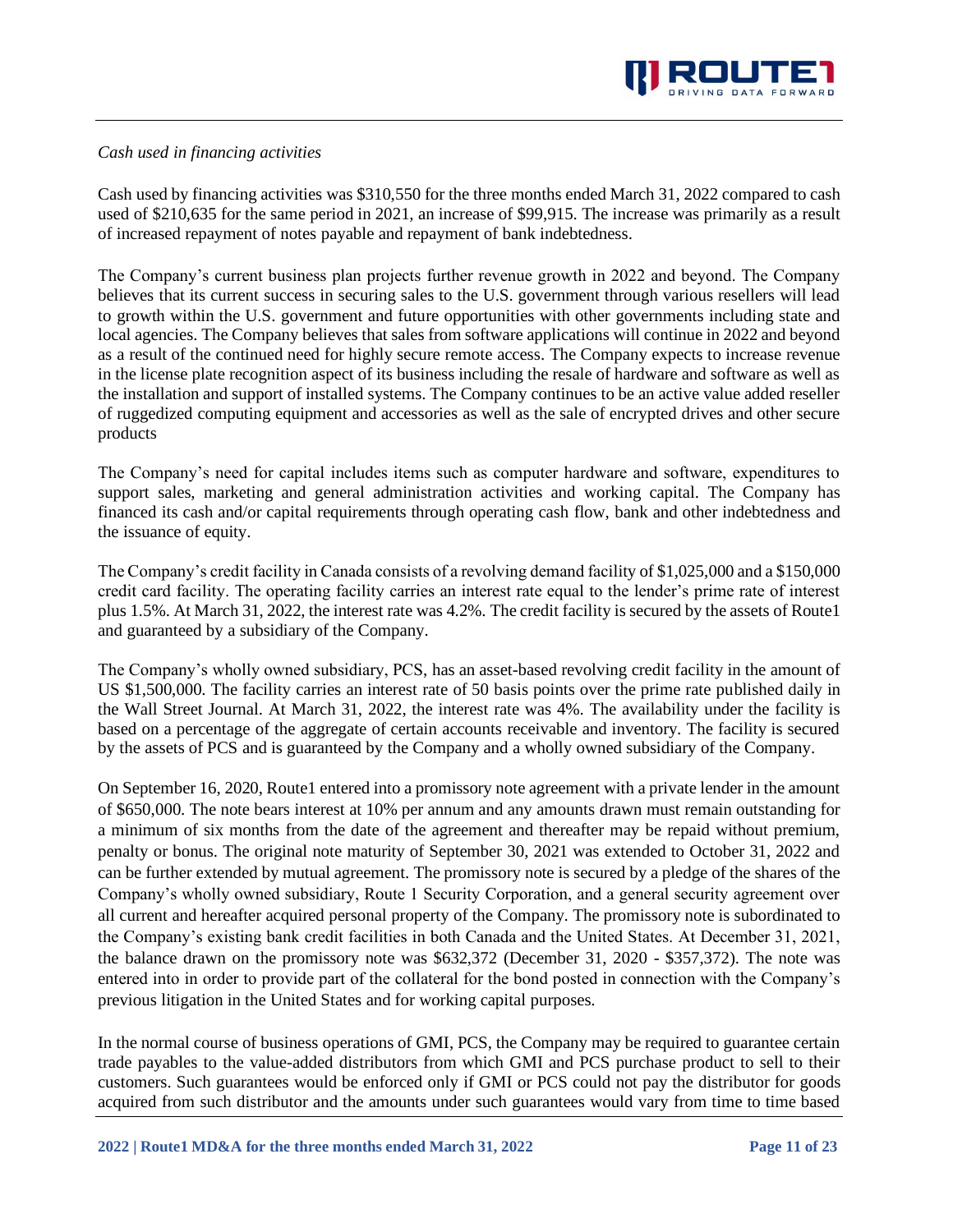

on the volume of purchases from the particular distributor. The Company has entered into these continuing, unconditional guarantees with several of the larger vendors/suppliers to GMI and PCS.

In the normal course of operations, GMI and PCS may enter into continuing purchase money security interests with distributors and original equipment manufacturers. These security interests relate specifically to the products purchased from each distributor and original equipment manufacturer and the amounts secured will vary from time to time with purchases.

### **INVENTORY**

On a quarterly basis or when necessary, management reviews the carrying value of inventory. Inventory is valued at the lower of cost and net realizable value, which is the estimated selling price in the ordinary course of business less the estimated costs of completion and estimated costs necessary to make the sale. For the quarters ended March 31, 2022 and 2021, management determined no adjustment to the carrying value was required.

### **RELATED PARTY TRANSACTIONS**

The Company has directors and officers who are considered related parties. The Company had the following transactions and/or outstanding amounts with related parties. All transactions are recorded at their exchange amounts.

- The Company incurred expenses (including CPP and EHT) payable to and on behalf of the independent members of the Board of Directors of \$101,083 for the quarter (March 31, 2021 - \$90,237). These transactions are in the normal course of operations and are paid or payable for directorship services. As at March 31, 2022, accounts payable included \$210,326 owing to directors (March 31, 2021 - \$100,430). The Company also incurred stock-based compensation expense related to stock options granted to directors in the amount of \$25,821 for the quarter ended March 31, 2022 (March 31, 2021 - \$54,189).
- The Company made payments (including HST) to Chodos Capital Group Inc. for management services provided by Mr. Peter Chodos, a director and the CFO of the Company, in the amount of \$80,230 for the quarter ended March 31, 2022 (March 31, 2021 - \$nil). The Company also incurred stock-based compensation expenses related to stock options granted to Mr. Chodos in the amount of \$22,551 (March 31, 2021 -\$nil). Prior to November 1, 2021, Mr. Chodos was employed by the Company and payments made are included as part of key management.
- The Company made payments to or incurred expenses for key management (President and Chief Executive Officer and the Chief Operating Officer) in the quarter ended March 31, 2022 as follows, with 2021 comparatives:

|                                  | <b>March 31, 2022</b> | March 31, 2021 |
|----------------------------------|-----------------------|----------------|
| Short-term employee benefit      | \$185,864             | \$256.486      |
| Stock-based compensation expense | 33,597                | 89.577         |
|                                  | \$219,461             | \$346,063      |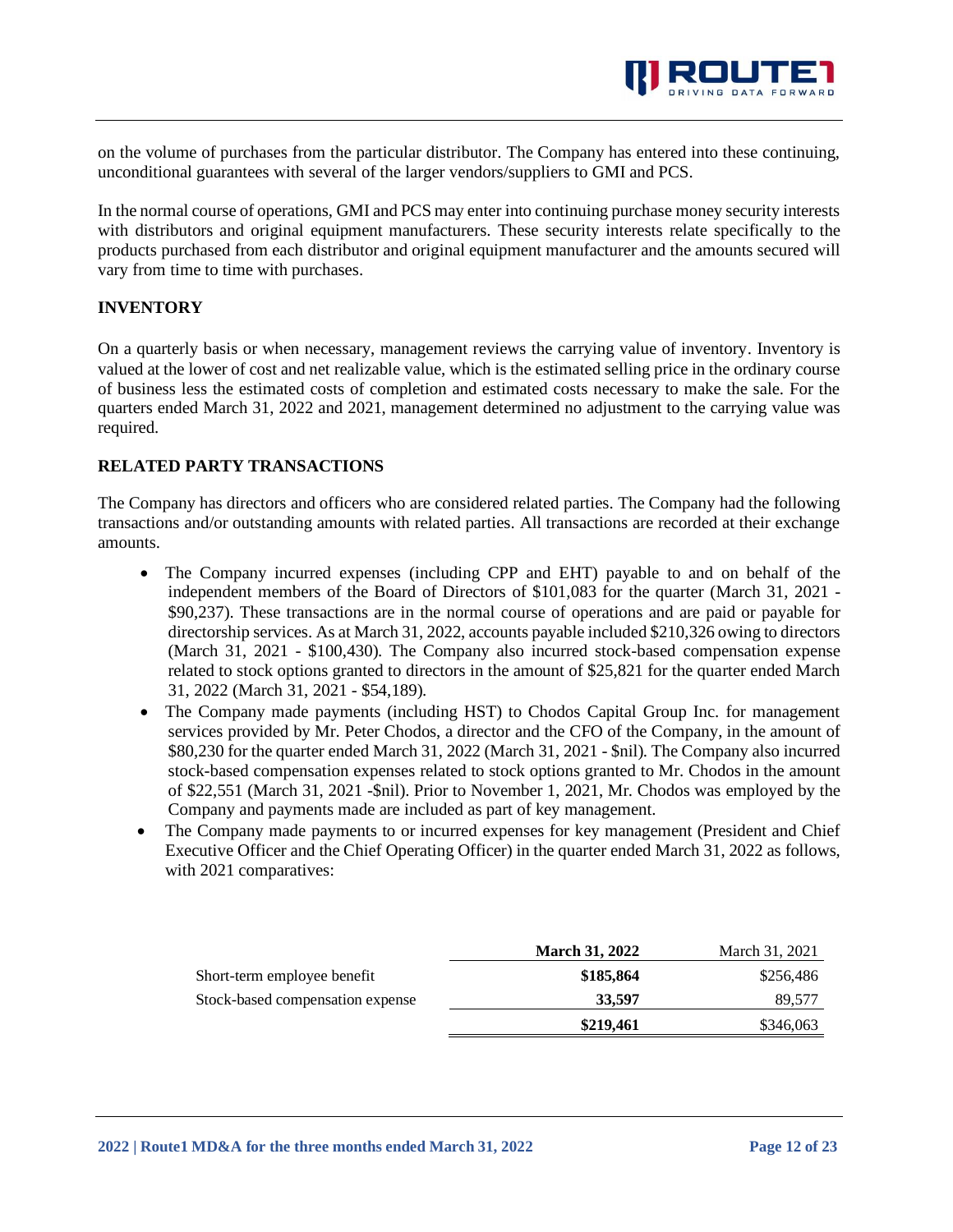# **BUSINESS COMBINATION – DataSource Mobility, LLC**

On March 29, 2021, the Company completed the acquisition of 100% of the membership interests of DataSource Mobility, LLC ("DSM"). The purchase consideration was US \$1,300,000 cash paid at closing (CAD \$1,637,220). The US/CAD exchange rate on March 29, 2021 was US  $$1 =$ CAD  $$1.2594$ .

DSM is primarily a reseller of ruggedized tablets and laptops along with associated accessories. DSM offers guidance and state-of-the-art mobile devices for a wide range of sectors including public safety, utilities, field services, logistics and healthcare as well as state and local governments. DSM services customers primarily located in the Southeastern United States.

The acquisition of DSM was accounted for using the acquisition method of accounting in accordance with IFRS 3 with the results of operations consolidated with those of the Company effective March 29, 2021.

The goodwill recorded on the statement of financial position represents the purchase price paid in excess of the fair value of the assets. The Company expects the DSM acquisition to allow it to expand the Company's business model in Texas, through adding Texas-based customers. Further, by leveraging DSM's current and future rugged mobile device sales, it will allow the Company to expand its field service installation business as well as open additional opportunities to sell data security and analytics software applications and capabilities.

The intangible assets recorded on the balance sheet represent the fair value of the customer lists acquired. The operating results of DSM have been combined with PCS. Accordingly, separate disclosure of revenue and profit generated by DSM since acquisition is impracticable.

The table below summarizes the estimated fair value of the consideration transferred and the estimated fair values of the major classes of assets acquired and liabilities assumed.

| <b>Assets Acquired</b>                 | US<br><b>Dollars</b> | Canadian<br><b>Dollars</b> |
|----------------------------------------|----------------------|----------------------------|
| Cash and cash equivalents              | \$20,632             | \$25,984                   |
| Accounts receivable                    | 182,094              | 229,329                    |
| Prepaid expenses                       | 4,750                | 5,982                      |
| Current assets                         | 207,476              | 261,295                    |
| Furniture and equipment                | 1,000                | 1,258                      |
| Intangible assets                      | 450,153              | 566,924                    |
| Goodwill                               | 922,891              | 1,162,289                  |
| Non-current assets                     | 1,374,044            | 1,730,471                  |
| Total assets                           | 1,581,520            | 1,991,766                  |
| <b>Liabilities Assumed</b>             |                      |                            |
| Accounts payable and other liabilities | 167,406              | 210,831                    |
| Deferred tax liability                 | 114,114              | 143,715                    |
| <b>Total liabilities</b>               | 281,520              | 354.546                    |
| Fair value of net assets acquired      | 1,300,000            | 1,637,220                  |
| Net consideration issued               | \$1,300,000          | \$1,637,720                |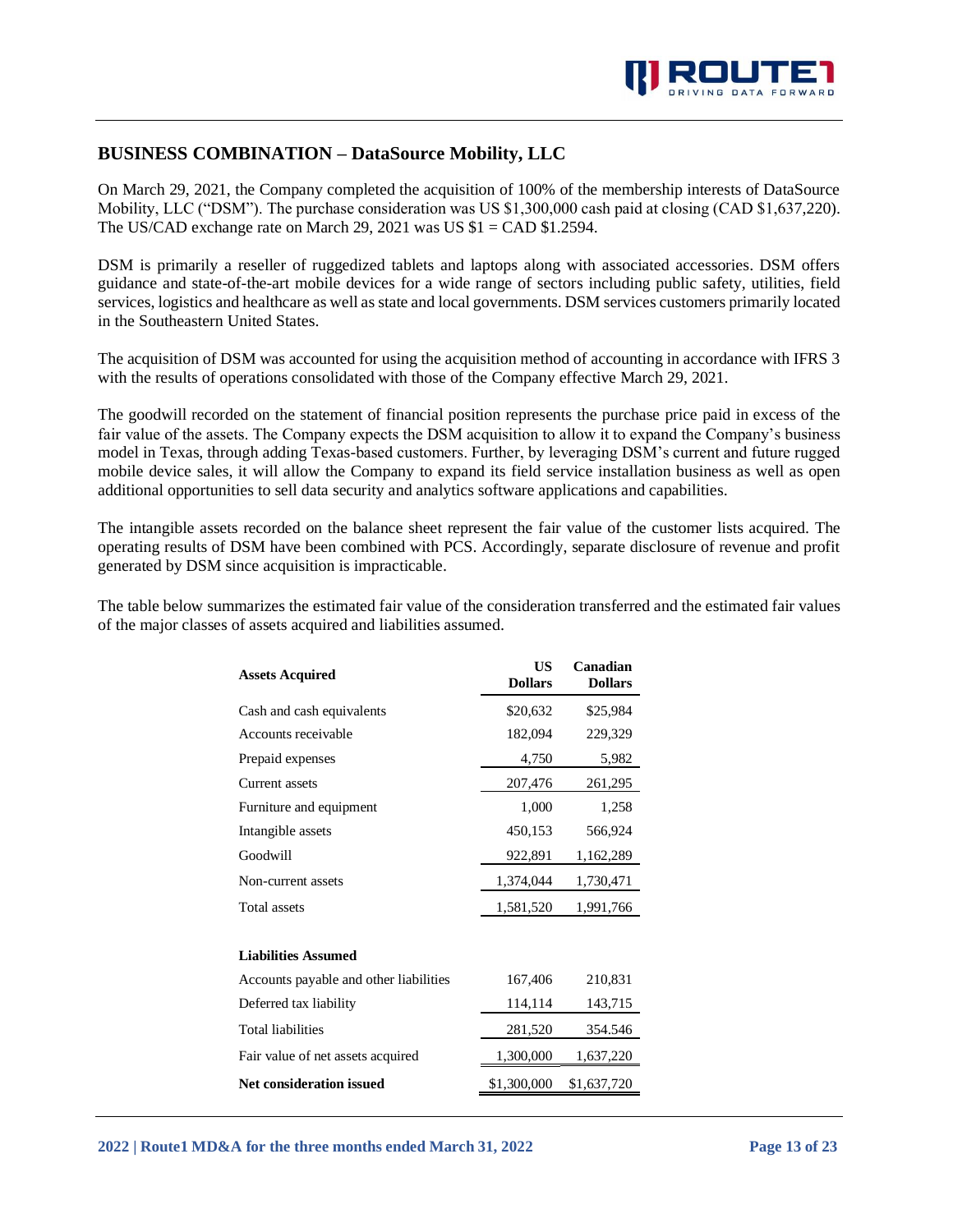# **CRITICAL ACCOUNTING ESTIMATES**

The consolidated financial statements have been prepared in accordance with IFRS. Management makes certain estimates and relies on certain assumptions relating to reporting the Company's assets and liabilities as well as operating results in order to prepare the audited financial statements in conformity with IFRS. On an on-going basis, the Company evaluates its estimates and assumptions including those related to revenue, the valuation of accounts receivable, the estimation of useful lives of the various classes of capital assets, the valuation of assets acquired in business combinations, stock-based compensation expense, and the measurement of income tax valuation allowances. Actual results could differ from those estimates, which are as follows:

- The Company's revenue is derived from (i) hardware sales (i.e. MC3 device, the MobiKEY Fusion3 device and the MobiKEY Fusion device) and subscription services (i.e. MobiKEY application software and Action Plan, *powered by MobiNET*); and (ii) sales of ruggedized computing devices and related accessories and services, as well as license plate recognition hardware and related services. The Company recognizes revenue in accordance with IFRS 15.
- In the determination of the valuation of accounts receivable, including the allowance for doubtful accounts, the Company relies on current customer information, payment history and trends as well as future business and economic conditions.
- The determination of inventory obsolescence allowance.
- The estimation of useful lives of the various classes of capital assets is based upon history and experience of similar assets within each class.
- The Company estimates the value of the value of the assets acquired in the business combinations on the basis of fair value to the ongoing operations of the acquired business.
- The fair value of stock options is based on certain estimates applied to the Black-Scholes optionpricing model as disclosed in the Company's financial statements.
- The recognition of SRED tax credits and government grants (if any).
- The recoverable amount of the cash generating units based on discounted future cash flow projections.
- The measurement of the income tax valuation allowance is based upon estimates of future taxable income and the expected timing of reversals of temporary differences.

### **FINANCIAL INSTRUMENTS**

### *Establishing fair value*

The carrying amount of financial instruments including cash and cash equivalents, accounts receivable and accounts payable and other liabilities approximates fair value because of the short-term nature of these instruments.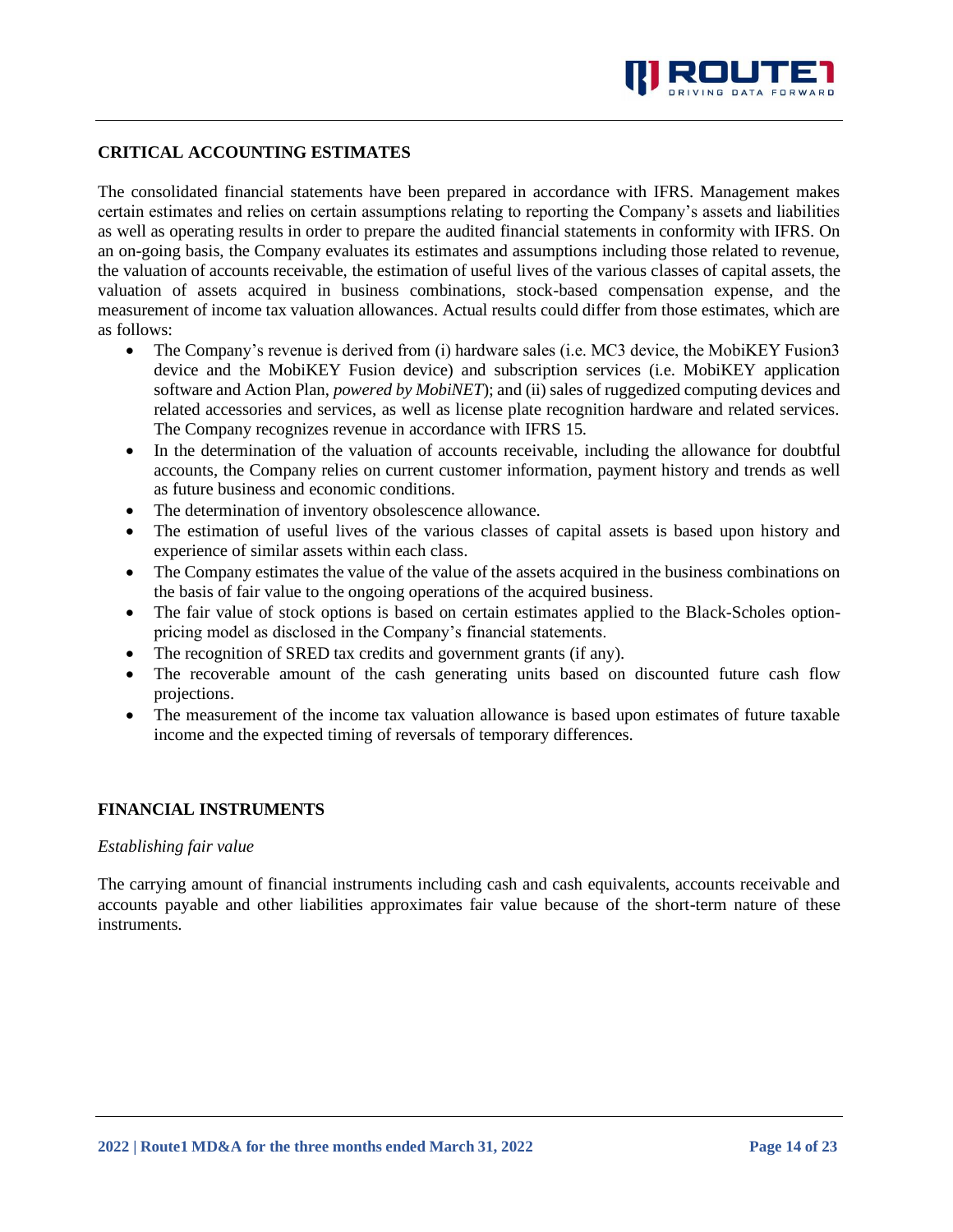

The following table sets out the classification, carrying amount, and fair value of the Company's financial assets and liabilities as at March 31, 2022 and December 31, 2021:

|                                        | <b>March 31, 2022</b> |                   | December 31, 2021 |             |
|----------------------------------------|-----------------------|-------------------|-------------------|-------------|
|                                        | Carrying              |                   | Carrying          |             |
|                                        | Amount                | <b>Fair Value</b> | Amount            | Fair Value  |
| <b>FINANCIAL ASSETS</b>                |                       |                   |                   |             |
| Cash and cash equivalents              | \$480,873             | \$480,573         | \$62,568          | \$62,568    |
| Accounts receivable                    | \$1,882,731           | \$1,882,731       | \$4,396,886       | \$4,396,886 |
| <b>FINANCIAL LIABILITIES</b>           |                       |                   |                   |             |
| Bank indebtedness                      | \$1,784,209           | \$1,784,209       | \$1,826,640       | \$1,826,640 |
| Accounts payable and other liabilities | \$2,816,212           | \$2,816,212       | \$4,564,165       | \$4,564,165 |
| Notes payable                          | \$993,571             | \$993,571         | \$1,161,851       | \$1,161,581 |

### **FINANCIAL INSTRUMENTS - RISK MANAGEMENT**

The carrying amount of financial instruments including cash and cash equivalents, accounts receivable, other receivables, bank indebtedness and accounts payable and other liabilities approximates fair value because of the short-term nature of these instruments.

The Company has an earn-out provision from the acquisition of Spyrus on September 15, 2021 which could require a payment to the previous owners of Spyrus should the gross profit exceed certain targets. It is not anticipated that any payouts will be required under this provision.

Fair value is the price that would be received to sell an asset or paid to transfer a liability in an orderly transaction between market participants at the measurement date.

A fair value measurement of a non‐financial asset takes into account a market participant's ability to generate economic benefits by using the asset in its highest and best use or by selling it to another market participant that would use the asset in its highest and best use.

The Company uses valuation techniques that are appropriate in the circumstances and for which sufficient data are available to measure fair value, maximizing the use of relevant observable inputs and minimizing the use of unobservable inputs.

All assets and liabilities for which fair value is measured or disclosed in the financial statements are categorized within a three-level hierarchy, based on observability of significant inputs, as follows:

Level 1: Quoted prices (unadjusted) in active markets for identical assets or liabilities;

Level 2: Inputs other than quoted prices included within Level 1 that are observable for the asset or liability, either directly or indirectly; or

Level 3: Unobservable inputs for the asset or liability.

Inputs into the determination of the fair value require management judgment or estimation.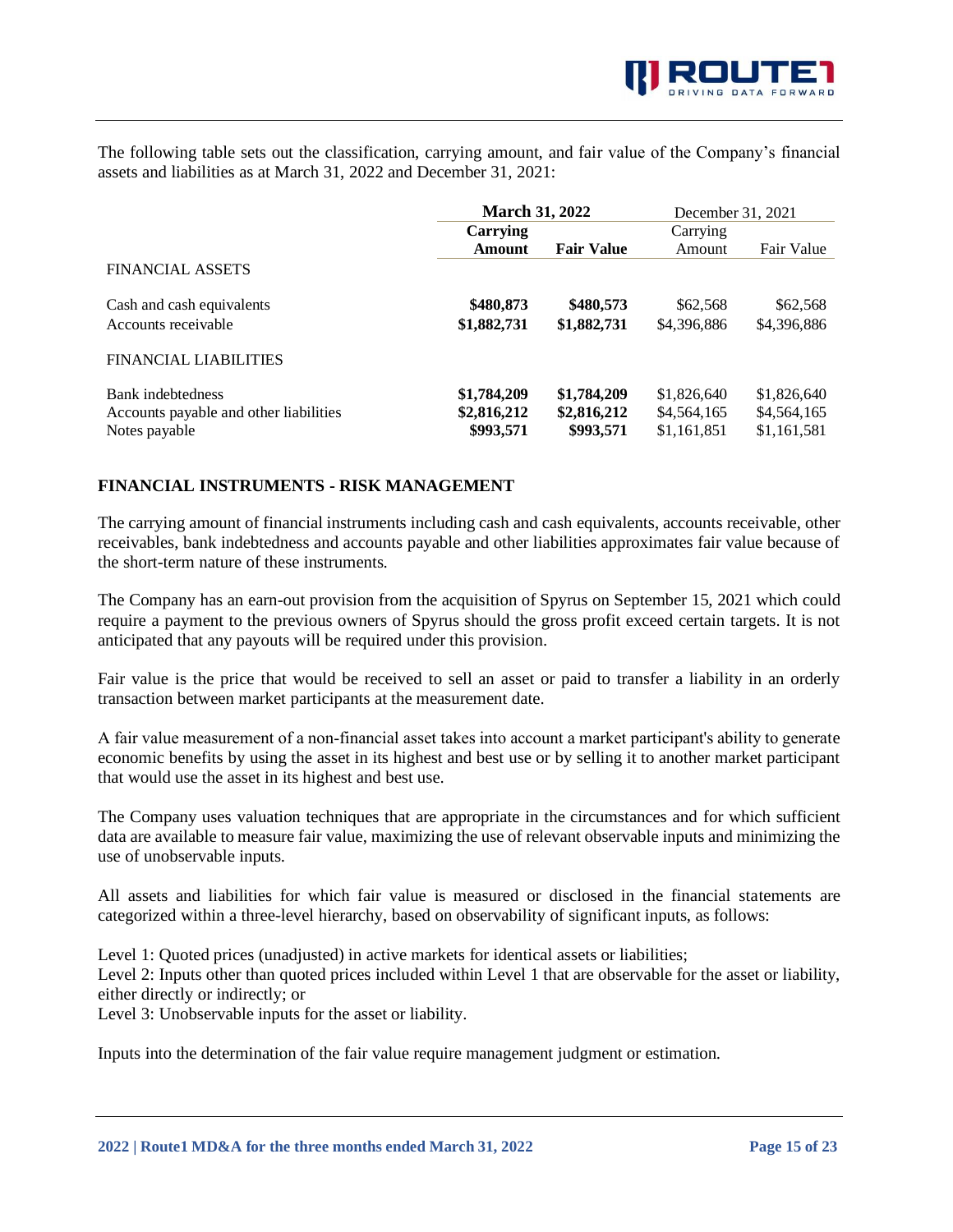

The Company has exposure to credit risk, liquidity risk and market risk associated with its financial assets and liabilities. The Board has overall responsibility for the establishment and oversight of the Company's risk management framework. The Board has established the Audit Committee which is responsible for monitoring the Company's compliance with risk management policies. The Audit Committee regularly reports to the Board on its activities.

The Company's risk management program seeks to minimize potential adverse effects on the Company's financial performance and ultimately shareholder value. The Company manages its risks and risk exposures through a system of internal controls and sound business practices.

The Company's financial instruments and the nature of the risks to which they may be subject are set out in the following table:

|                                        |               | Foreign   |                 |                      |  |  |
|----------------------------------------|---------------|-----------|-----------------|----------------------|--|--|
|                                        | <b>Credit</b> | Liquidity | <b>Exchange</b> | <b>Interest Rate</b> |  |  |
| Cash and cash equivalents              | Yes           |           | Yes             | Yes                  |  |  |
| Accounts receivable                    | Yes           |           | Yes             |                      |  |  |
| Other receivables                      | Yes           |           | Yes             |                      |  |  |
| <b>Bank</b> indebtedness               |               | Yes       | Yes             | Yes                  |  |  |
| Accounts payable and other liabilities |               | Yes       | Yes             |                      |  |  |
| Notes payable                          |               | Yes       | Yes             |                      |  |  |

### *Credit risk*

Credit risk arises from cash held with banks and credit exposure to customers, including outstanding accounts and other receivables. The maximum exposure to credit risk is equal to the carrying value (net of allowances) of the financial assets. The objective of managing credit risk is to prevent losses on financial assets. The Company assesses the credit quality of counterparties, taking into account their financial position, past experience and other factors. During the quarter ended March 31, 2022, the largest single customer represented approximately \$475,000 of revenue (March 31, 2021 - \$786,000).

Cash and cash equivalents consist of bank balances. Credit risk associated with cash is minimized substantially by ensuring that these financial assets are held in highly rated financial institutions. At March 31, 2022, the Company had cash consisting of deposits with a Schedule 1 bank in Canada and a large money centre bank in the U.S. and a large regional bank in the U.S. of \$480,873 (December 31, 2021 - \$62,568).

Accounts receivable consist primarily of accounts receivable from invoicing for subscriptions, devices and services. Other receivables consist primarily of unbilled accounts receivable, marketing development funds, sales tax refunds to be received and an amount due for the refund of the excess of the posted bond over the patent litigation settlement amount. The Company's credit risk arises from the possibility that a customer which owes the Company money is unable or unwilling to meet its obligations in accordance with the terms and conditions in the contracts with the Company, which would result in a financial loss for the Company. This risk is mitigated through established credit management techniques, including monitoring customer's creditworthiness, setting exposure limits and monitoring exposure against these customer credit limits.

The Company measures a loss allowance based on the lifetime expected credit losses. Lifetime expected credit losses are estimated based on factors such as the Company's past experience of collecting payments, the number of delayed payments in the portfolio past the average credit period, observable changes in national or local economic conditions that correlate with default on receivables, financial difficulty of the borrower,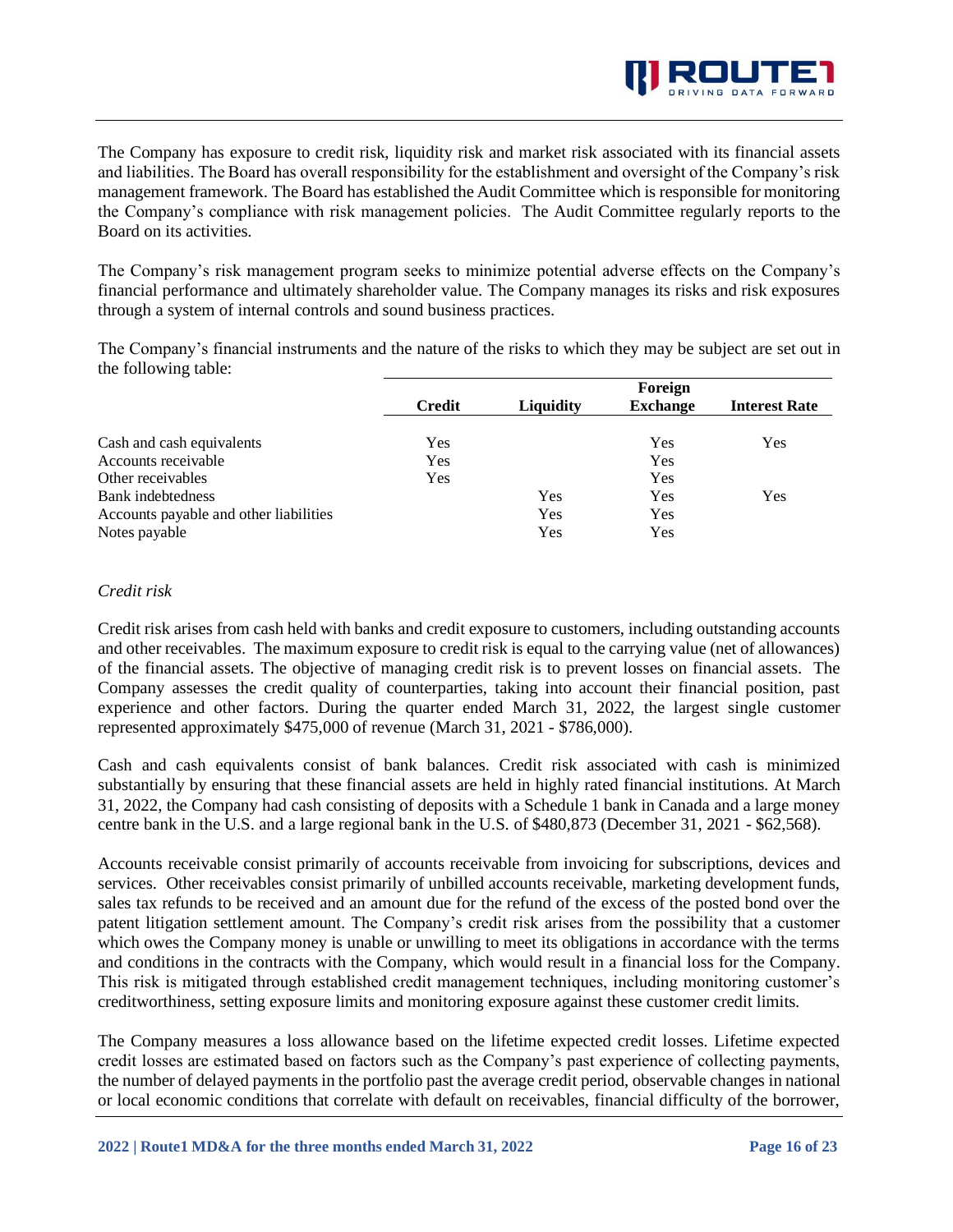

and it becoming probable that the borrower will enter bankruptcy or financial re-organization. Financial assets are written off when there is no reasonable expectation of recovery. Subsequent recoveries of amounts previously written off reduce other expenses in the statement of comprehensive income. As at March 31, 2022, the largest single customer's account receivable represented \$118,501 (December 31, 2021 - \$1,716,281) of the total accounts receivable. This account was collected in full subsequent to the end of the period.

The following table outlines the details of the aging of the Company's receivables as at March 31, 2022 and December 31, 2021:

|                                       | <b>March 31, 2022</b> | December 31, 2021 |
|---------------------------------------|-----------------------|-------------------|
| Current                               | \$1,279,549           | \$3,452,297       |
| Past due                              |                       |                   |
| $1 - 60$ days                         | 423,493               | 675.991           |
| Greater than 60 days                  | 179,689               | 268,598           |
| Less: Allowance for doubtful accounts | ۰                     |                   |
| Total accounts receivable, net        | \$1,882,731           | \$4,396,886       |

#### *Liquidity risk*

Liquidity risk is the risk that the Company will not be able to meet its financial obligations as they fall due. The Company's objective in managing liquidity risk is to maintain sufficient readily available reserves in order to meet its liquidity requirements at any point in time. In order to meet its financial liabilities, the Company has primarily relied and expects to continue to rely primarily on collecting its accounts receivable as they come due.

The Company's ability to manage its liquidity risk going forward will require some or all of the following: the ability to generate positive cash flows from operations and secure capital and/or credit facilities on reasonable terms in the current marketplace. The following table details the Company's contractual maturities for its financial liabilities, including interest payments and operating lease commitments, as at March 31, 2022:

|                                        |             |           | <b>2024 and</b> |              |
|----------------------------------------|-------------|-----------|-----------------|--------------|
|                                        | 2022        | 2023      | <b>Bevond</b>   | <b>Total</b> |
| Accounts payable and other liabilities | \$2,816,212 | \$-       | $S-$            | \$2,816,212  |
| Notes payable                          | 993,571     |           |                 | 993.571      |
| Lease commitments                      | 325,960     | 422.530   | 1.057.734       | 1,806,224    |
|                                        | \$4,135,743 | \$422,530 | \$1,057,734     | \$5,616,007  |

Bank indebtedness does not have a contractual maturity and as such has not been included in the above table.

### *Market risk*

Market risk is the risk that changes in market prices, such as foreign exchange rates and interest rates will affect the fair value of recognized assets and liabilities or future cash flows or the Company's results of operation.

### *Foreign exchange*

The functional currency of the parent company is Canadian dollars and the reporting currency is Canadian dollars. As at March 31, 2022, the Company had non-Canadian dollar net monetary liabilities of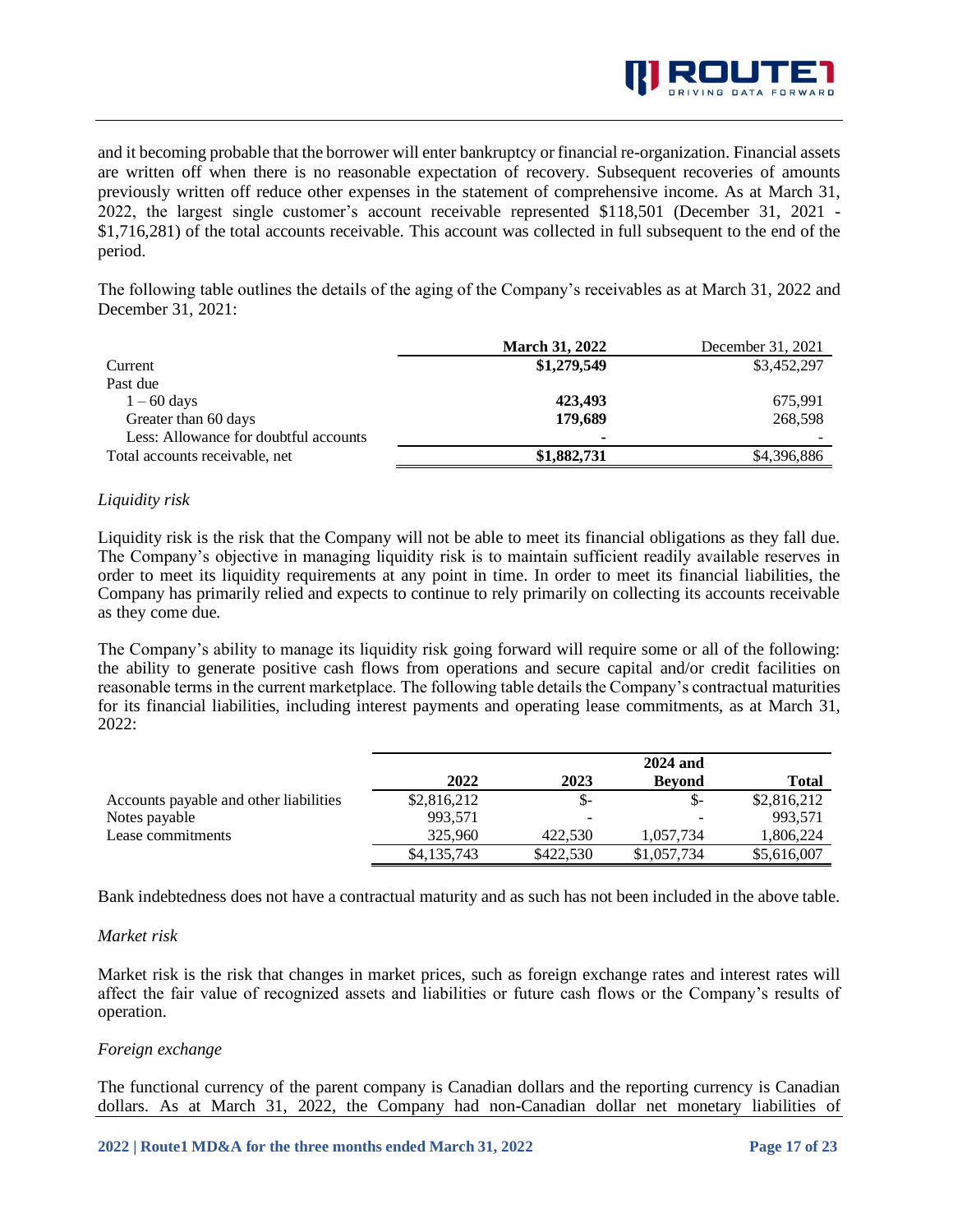

approximately US \$1,038,000 (March 31, 2021 – liabilities of approximately US \$1,600,000). An increase or decrease in the U.S. to Canadian dollar exchange rate by 5% as at March 31, 2021 would have resulted in a gain or loss in the amount of \$52,000 (March 31, 2021 – gain or loss of \$83,000).

#### *Interest rate*

The Company has cash balances and bank indebtedness which may be exposed to interest rate fluctuations. At March 31, 2022, cash balances were \$480,873 (December 31, 2021 - \$62,568) and bank indebtedness was \$1,784,209 (December 31, 2021 – \$1,826,640).

### **SHARE REPURCHASE PROGRAM**

On September 28, 2020, the Company received approval from the TSX Venture Exchange to enter into another NCIB. The NCIB permits the Company to purchase for cancellation up to 5% of the common shares in the public float. The maximum number of shares allowed for repurchase is 1,755,980. Purchases under the NCIB may occur during the 12-month period commencing September 27, 2020 and ending September 26, 2021, or the date upon which the maximum number of common shares has been purchased by the Company. Purchases for cancellation under the NCIB during the period from September 27, 2020 to December 31, 2020 were 15,000 common shares.

On September 28, 2021, the Company received approval from the TSX Venture Exchange to enter into another NCIB. The NCIB permits the Company to purchase for cancellation up to 5% of the common shares in the public float. The maximum number of shares allowed for repurchase is 1,985,473. Purchases under the NCIB may occur during the 12-month period commencing September 28, 2021 and ending September 27, 2022, or the date upon which the maximum number of common shares has been purchased by the Company. There were no purchases for cancellation under the NCIB during the period from September 28, 2021 to December 31, 2021.

For the three months ended March 31, 2022, the Company purchased no shares for cancellation (March 31, 2021 – no shares purchased for cancellation).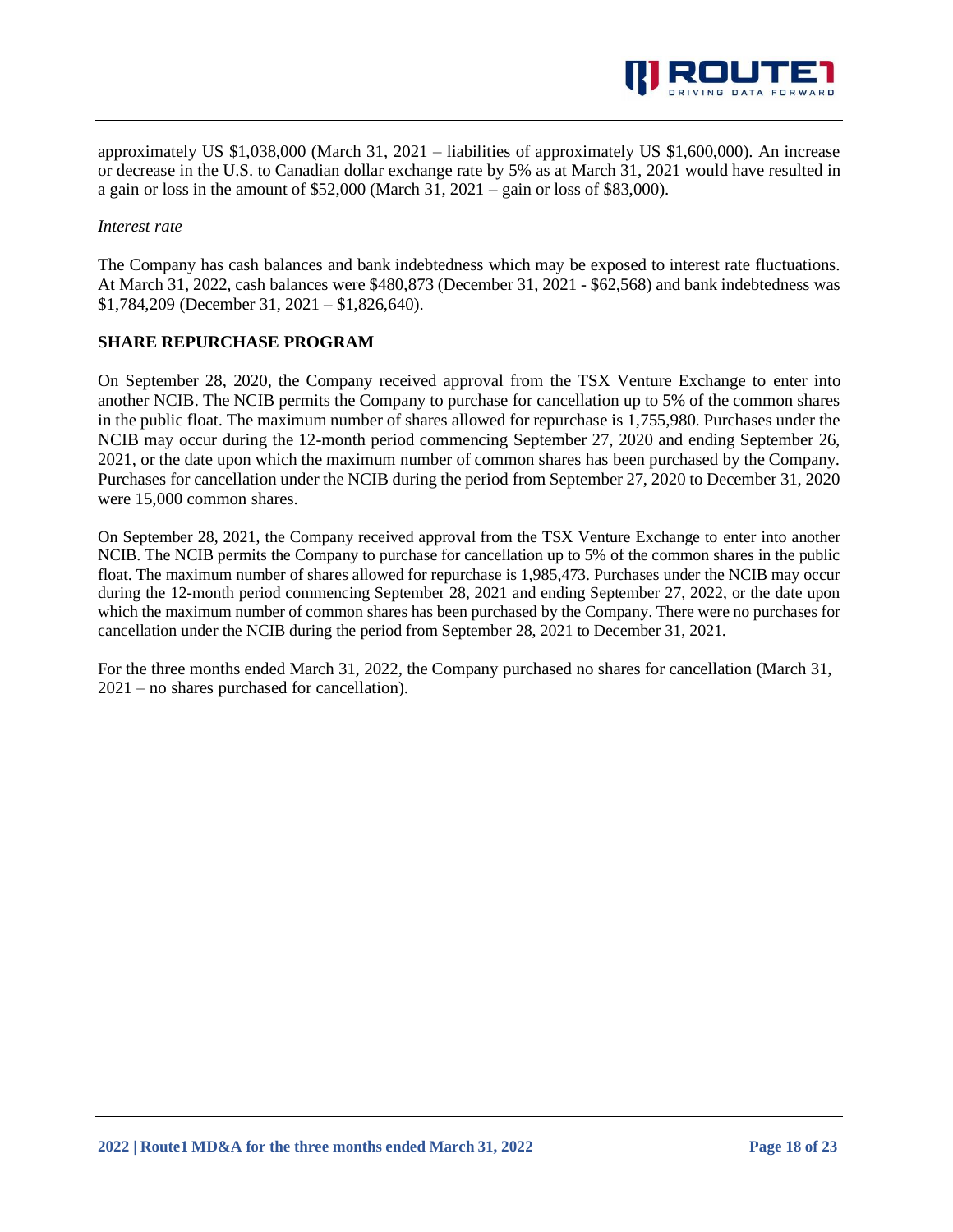# **SHARE CAPITAL AND OPTIONS**

The Company's authorized share capital consists of the following:

- Unlimited number of common shares with voting rights and no par value.
- Unlimited number of non-cumulative, non-voting first preferred shares with no fixed dividend rate, issuable in series.
- Unlimited number of non-cumulative, non-voting second preferred shares with no fixed dividend rate, issuable in series.
- Unlimited number of non-cumulative, non-voting Series A first preferred shares with no fixed dividend rate, issuable in series and convertible into common shares at the option of the holder on a one-for-one basis at any time after October 31, 2000.

|                                     | <b>Number of Common</b><br><b>Shares</b> | <b>Common Shares</b> |
|-------------------------------------|------------------------------------------|----------------------|
| Balance, January 1, 2021            | 38,694,020                               | \$23,370,074         |
| Warrants exercised                  | 1,355,443                                | 534,000              |
| Shares repurchased for cancellation | (340,000)                                | (198, 113)           |
| Share repurchase costs              |                                          | (5,000)              |
| Balance, December 31, 2021          | 39,709,463                               | \$23,700,961         |
| Balance, March 31. 2022             | 39,709,463                               | \$23,700,961         |

- There are  $2,925,000$  (December 31,  $2021 3,225,000$ ) common share purchase options ("Options") outstanding to acquire 2,925,000 (December 31, 2021 - 3,225,000) common shares at various prices.
- There are 3,574,411 common share purchase warrants outstanding with an expiry date of June 16, 2022, enabling the holders to purchase 3,573,411 common shares at an exercise price of \$1.00 per share.

### **OFF-BALANCE SHEET ARRANGEMENTS**

As of March 31, 2022, there are no off-balance sheet arrangements.

### **RISK FACTORS AND UNCERTAINTY**

Although management has a positive outlook for the Company and continually improves and adapts the Company's risk mitigation strategies, operating in the technology industry inherently involves a certain level of risk and uncertainty. In management's opinion, the following risk factors, among others, should be considered when evaluating the Company's business and its results of future operations:

- Management's ability to secure additional financing, if needed, on reasonable terms. Access to such financing on acceptable commercial terms will be dependent on the timing of recognition and receipt of cash from our current receivables and contracts, on our ability to demonstrate execution of our business strategy and the general condition of the credit and/or equity markets. Such additional financing may be dilutive in nature to existing shareholders.
- The Company's access to credit or capital could be restricted based on an economic downturn that would restrict credit availability worldwide and could also impact its ability to continue operations.
- A portion of the Company's projected revenue in the short-term is tied to approximately US \$2 million in renewals from MobiKEY application software subscriptions with one or more U.S. Government ("USG") accounts. If one or more USG accounts were to discontinue their relationship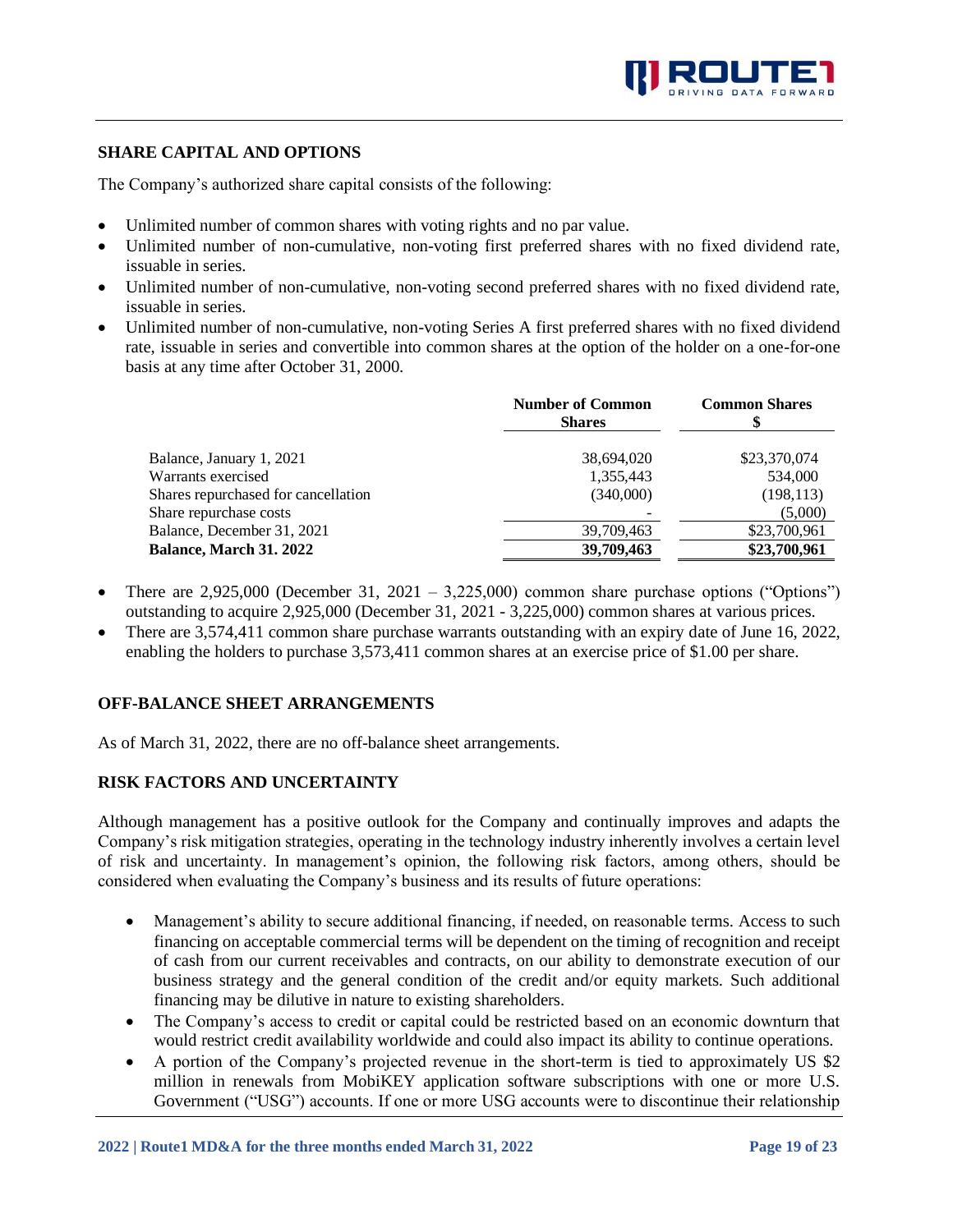

with the Company, such events could have a material adverse impact on the Company's operating results and financial condition.

- The Company's revenues are derived primarily from the United States and, with respect to MobiKEY application software subscriptions, from U.S. federal governmental agencies and departments as well as state and local governments and agencies. With a change in administration, governmental agencies and departments often defer material changes in their operations and purchases of products and services until a new cabinet is appointed, the political direction is confirmed and agency leadership is appointed. This deferral and possible change in political direction following an election could have a material adverse effect on the prospects, operations and results of operations of the Company.
- The current U.S. President has publicly supported certain policies, including those related to changes to international trade agreements and policies favoring U.S. persons and companies. There is continued uncertainty as to which measures and policies will be maintained by the United States government, governmental agencies and departments in 2022 and beyond. Certain of these measures, including trade and tariff uncertainty, could have a material and adverse effect on the Company.
- Certain Chief Information Officers of governmental agencies in the United States are required to resign following the election of a new President. There is no assurance that a resigning Chief Information Officer will be reappointed or that a newly appointed Chief Information Officer will be supportive (or continue to be supportive) of the Company's products and services. A change in the senior officers and decision makers in the U.S. government and its agencies could have a material adverse effect on the Company.
- In addition to the risks discussed above and as a consequence of this transition process, the confirmation of the approval and/or renewal of the Company's products and services could be delayed and/or not subject to the approval process experienced in the past and that such delay and/or change in process will make it difficult for the Company to effectively forecast revenues and to plan and budget its operations and this could have a material adverse effect on the Company.
- Funding of the United States government is a complex and contentious process and may result in temporary funding of government through continuing resolutions or government shutdowns. Such circumstances may result in delays in sales and renewals of existing contracts with government agencies.
- The Company's ability to collect payment on a timely basis for products and services delivered may have a material adverse impact on the Company's liquidity position.
- Third-party claims for infringement of intellectual property rights by Route1, and the outcome of any litigation with respect thereto, may harm the Company's competitive advantage in the secure remote access industry;
- Should Route1 be unable to successfully obtain patent or other proprietary or statutory protection for its technologies and products, the Company's competitive advantage in the secure remote access industry may be harmed;
- Route1's ability to obtain rights to use certain software or components which are supplied by third parties may not be sufficient to support future sales volumes;
- Should Route1 be unable to run efficient and uninterrupted operation of its MobiNET platform, such inability could impact on the credibility of the Company's product and services;
- Should Route1 be unable to establish new customers, and to build on its existing customer base, such inability could also slow the Company's continued growth;
- Should Route1 be unable to integrate acquired businesses successfully, such inability could have an adverse effect on the Company;
- The occurrence of a breach or perception of a breach of Route1's secure product and service offering may have an impact on the credibility of the Company's product and services;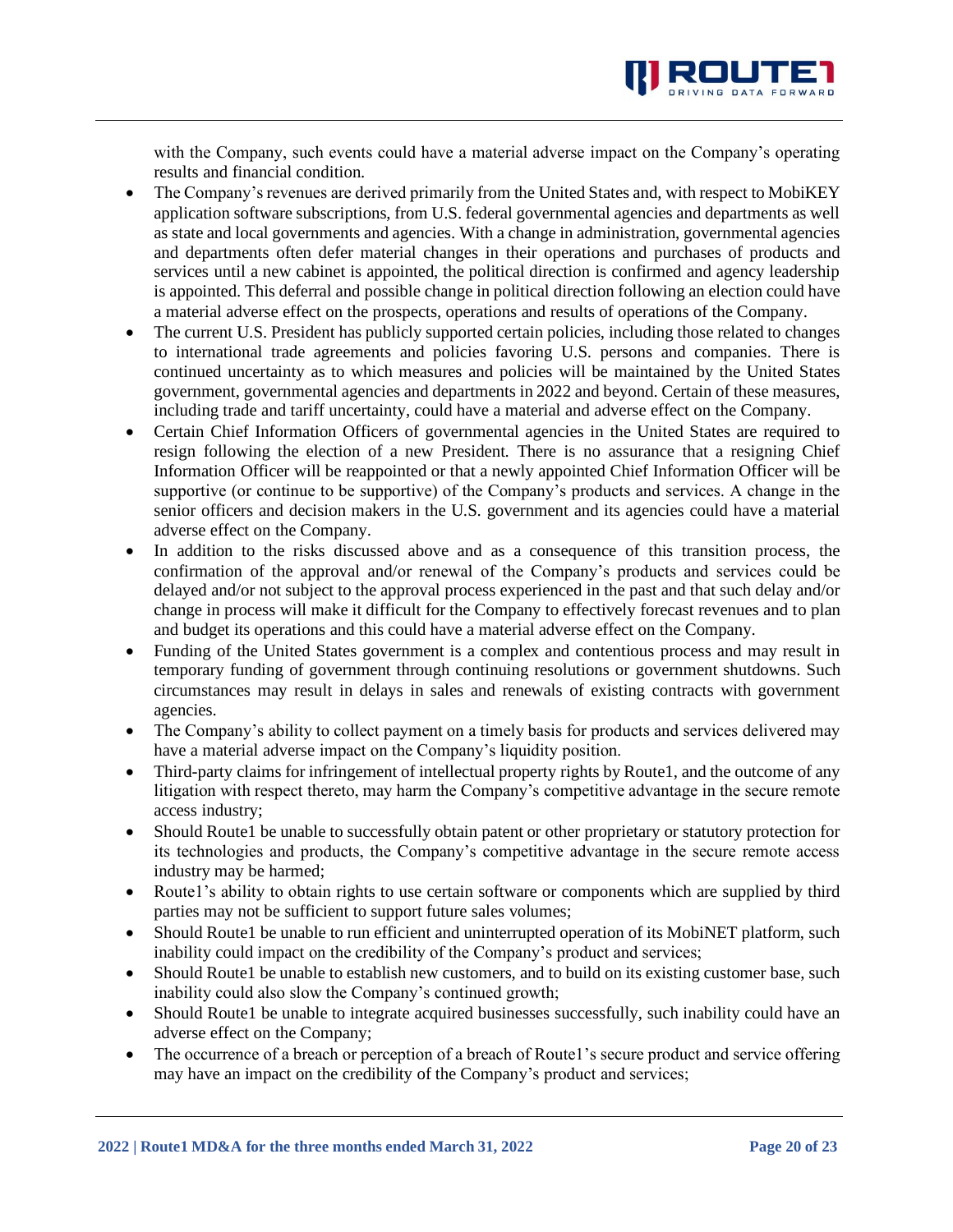

- The inappropriate disclosure of confidential information of the Company may have an impact on the credibility of the Company's product and services;
- Competition, both with existing providers as well as with any future providers entering the marketplace, within the secure remote access industry may hamper future sales growth;
- Route1's reliance on its suppliers and the risk that suppliers will not be able to deliver required components on a timely basis may slow future sales growth;
- Any future government(s) regulation of the secure remote access industry, including but not limited to restrictions on encryption of the MobiKEY device and the MobiNET platform may limit future growth;
- Any significant economic downturn in geographic areas where Route1 engages in business activities may cause those government agencies to reduce discretionary budget spending in areas such as secure access solutions, and purchases of other services and products offered by the Company.
- Any delays in the budget approval process by the U.S. government may delay the procurement and spending in areas such as digital security solutions.
- The Company's rugged mobile technology solutions and license plate recognition business depends on a small group of large vendors from whom the Company purchases equipment to sell to end users. The Company expects that purchases will be delivered by the vendor on a timely basis. Any disruption in the supply chain could adversely affect the business.
- The Company is dependent on obtaining acceptable payment and credit terms with certain vendors. The lack of such terms could adversely affect the ability of the Company to purchase and sell product.
- The Company depends on purchasing product from its vendors at acceptable prices and being able to sell the product to end users at acceptable margins. Unfavourable variances in the prices from vendors and the prices paid by end users would have an adverse effect on the business.
- The Company resells its products and solutions to a wide variety of manufacturing companies and state and local governments. Any deterioration in the creditworthiness of the Company's customer base could have an adverse effect on the Company's ability to sustain the business without collecting the amounts due from customers.
- The Company resells its products and sells its solutions to state and local governments and law enforcement agencies. Any delay or decrease in funding of these entities would have an adverse impact on the Company's business.
- The products sold by the Company are subject to technological obsolescence. To the extent that the Company has non-current inventory, it could be subject to a loss on the sale or write-down of such old or obsolete inventory.
- Counterparties to purchase and sale agreements of businesses may be in breach of their representations and warranties or covenants to the Company requiring the Company to seek indemnification or other contractual or legal remedy.
- The majority of the Company's customers purchase product on a purchase-order basis. The Company is dependent on the strength of the economy as well as that of the customer and the customer's capital budget and ability to continue purchasing product sold by the Company.
- The Company ships its product to customers through third parties and price increases and transportation disruptions could adversely affect the business.
- The rugged mobile technology solutions business is highly competitive and profit margins can be adversely affected by a host of factors including the availability of sufficient working capital to operate the business. The required working capital may not be available to the Company on acceptable terms or in the amounts required to operate the business profitably.
- The Company records transactions in Canadian dollars and conducts business primarily in the United States. The volatility of the Canadian dollar against the U.S. dollar can impact financial results negatively should the Canadian dollar appreciate significantly.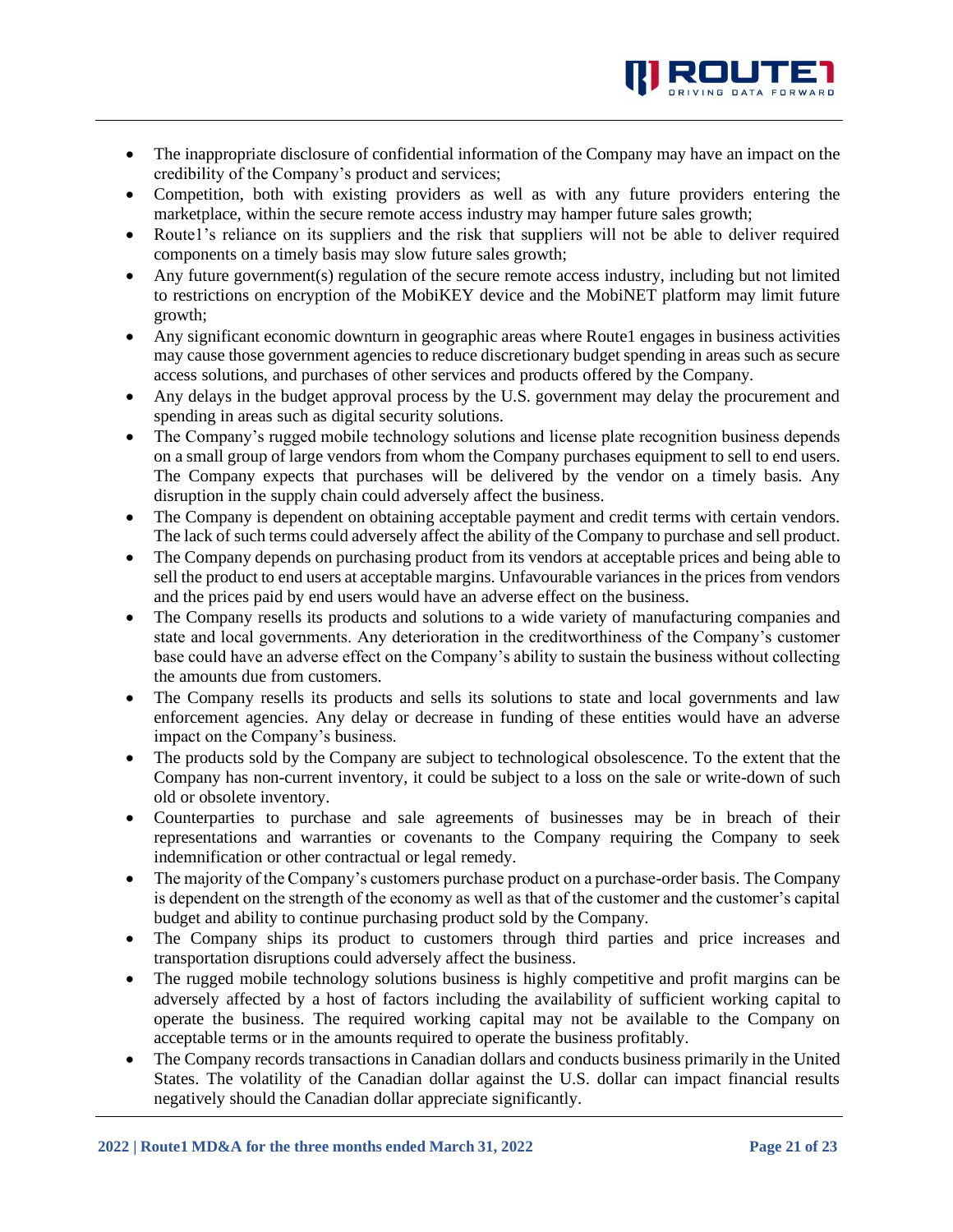

- The Company is a Canadian corporation. While the Company has not yet been affected by the imposition of tariffs on various goods and services, any such tariffs may have an adverse impact on the Company's ability to be price competitive in the markets in which it operates.
- There is no assurance that any forward-looking statement will materialize. Unless otherwise indicated, forward-looking statements describe expectations as of the date of this document.
- Route1 disclaims any intention or obligation to update or revise any forward-looking statements, whether as a result of new information, future events or otherwise.

### COVID-19

Since December 31, 2019, the spread of COVID-19 severely impacted many local economies around the globe. In many countries, including Canada and the United States, businesses were forced to cease or limit operations for long or indefinite periods of time. Governments and central banks responded with monetary and fiscal interventions to stabilize economic conditions and continued to do so. Central banks in developed countries have recently begun to indicate that monetary policy may become more restrictive in 2022 and beyond. In addition, the central banks have begun raising interest rates and reducing their balance sheets.

The COVID-19 pandemic has affected the Company's business both positively and negatively. The Company's secure remote access technology initially benefited from the requirements to telework both in government and business. Some of this increase in MobiKEY users has not been sustained as more employees return to the office.

The impact of COVID-19 on the balance of the Company's business had initially been the disruption in the supply chain for ruggedized devices and accessories. In addition, client facility shutdowns and deferral of installation services for certain license plate recognition projects also occurred as a result of the virus. At the present time, the economy in the United States has broadly reopened and the Company's business has returned to a more normal level as facilities have reopened and installation activities are moving forward. The most significant lasting impact of the pandemic has been and continues to be the increased lead times for deliveries of products from certain manufacturers especially those whose products require components from and manufacturing of products in Asia. In addition, projects that are dependent on the delivery of automotive vehicles have been delayed as delivery times and prices of those vehicles have increased. The global supply situation has been exacerbated by the reopening of developed economies and the continued limited ability of lesser developed economies to meet the increased demand. The recent rise in COVID-19 cases in Asia has further exacerbated the supply chain issues.

### Legal proceedings

In the course of operations, the Company may (i) be subject to litigation claims from customers, suppliers, patent holders, resellers and former employees and (ii) seek to enforce its intellectual and other property rights and rights to indemnification. A provision is recognized when the probability that the event will occur is greater than the probability that it will not. The Company regularly reviews any outstanding claims to see if they meet the criteria. A provision is calculated based on management's best estimate of probable outflow of economic resources.

### **REVENUE INFORMATION**

Revenue for the recurring revenue and services is reported as a contract liability on the statement of financial position and is recognized as earned revenue for the period in which the subscription and/or service is provided. For the sale of devices, revenue or contract liability is recognized at the time transfer of ownership